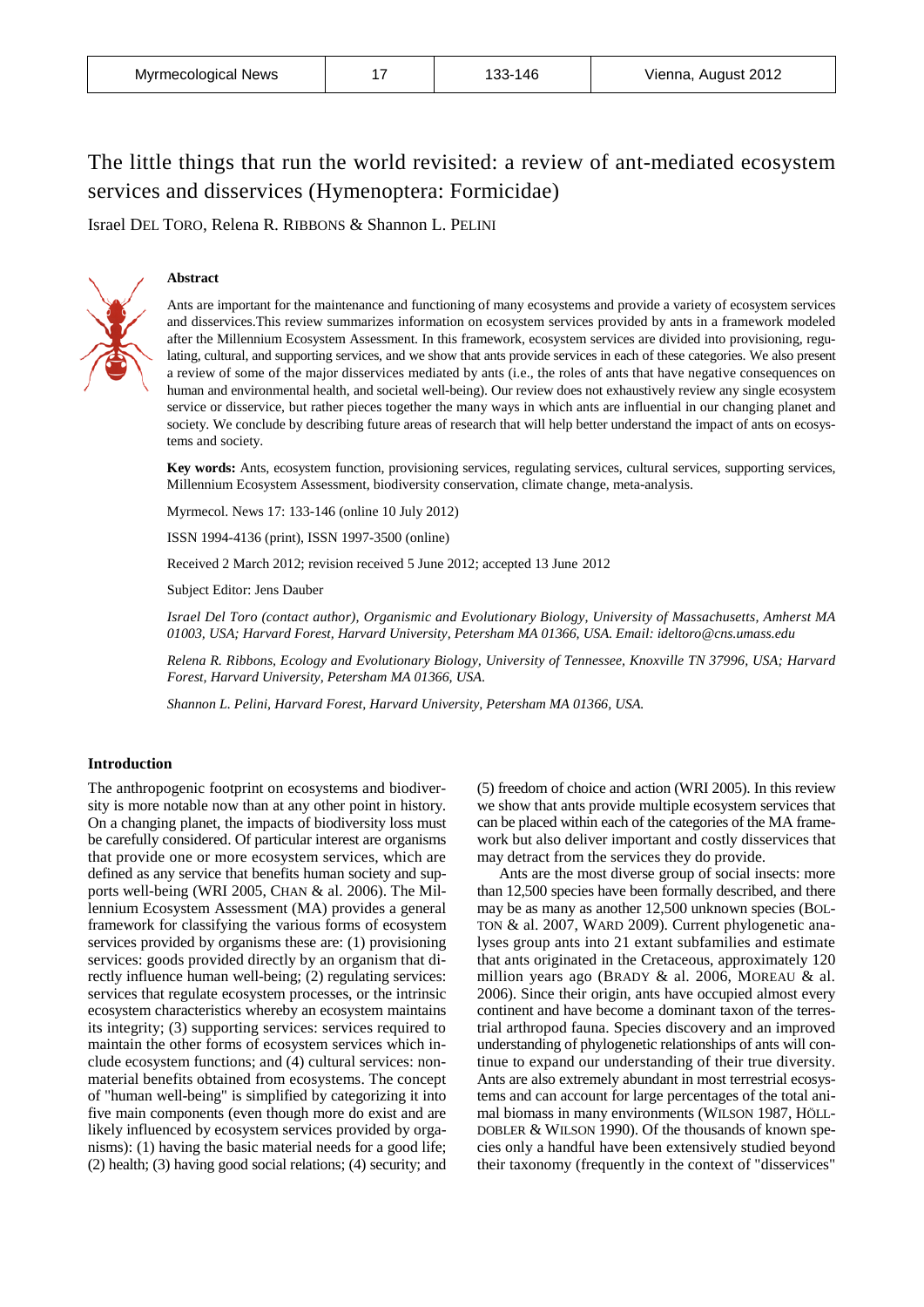of pest and invasive species), and so our understanding of the major ecosystem services provided by ants is still very limited. That said, myrmecological research on ecosystem services mediated by ants has increased over the past twenty years (Fig. 1), but further species discoveries can potentially uncover even more ant-mediated services that are currently unknown to us.

Even before the MA, ants were recognized as having major ecological roles in most terrestrial ecosystems (including mediating ecosystem functions, reviewed by FOL-GARAIT 1998). Additional reviews since then have also synthesized the knowledge of the influence of ant-mediated ecosystem functions and services for different environmental and ecological scenarios (e.g., habitat fragmentation, CRIST 2009, and use of ants as indicators of environmental change ANDERSEN & MAJER 2004, ELLISON 2012). We use the MA as a framework to expand and facilitate our understanding of the important roles that ants play in terrestrial ecosystems. Many of the examples presented here are of studies conducted at local or regional scales, and should not be considered the general rules for all ant communities globally.

In this review we synthesize how ant biodiversity influences ecosystem services and functions and how this line of research has developed in the 13 years since the last major review of this topic (FOLGARAIT 1998); we note that many of the topics discussed herein merit their own exhaustive analysis (and some have been recently reviewed). We also show that ant biodiversity plays an important role in all four categories of ecosystem services defined in the MA. We emphasize the role of ants in soil processes and seed dispersal, two areas for which there is a growing body of literature linking ants, ecosystem services and ecosystem functions. We further expand our review by addressing some of the major ecosystem "disservices" that are associated with ants. We conclude by highlighting research needs that may advance our understanding of ant-mediated ecosystem services and functions.

## **Ant biodiversity and provisioning, regulating and cultural ecosystem services**

**Provisioning services:** Provisioning services are goods or services provided by organisms that directly improve human well-being; examples include the provisioning of food, timber, and fiber (WRI 2005). Here we describe two ways in which ants provide a product or service which directly promotes human well-being by providing material goods, and sustaining health and security: (I) the use of ants as food resources, and (II) the use of ants in medical and pharmaceutical applications.

Entomophagy, or the use of insects as food, is a provisioning ecosystem service frequently overlooked, most likely due to the taboo in many western cultures on the traditional practices of having insects as potential sources of protein and other essential nutrients in various regions of the world (DEFOLIART 1999). Due to their abundance and global distribution, ants are frequently consumed as part of traditional dishes in multiple cultures, especially in tropical and subtropical countries (SRIVASTAVA & al. 2009). In North America, larvae of *Liometopum apiculatum* MAYR, 1870, are increasingly being consumed as a delicacy, but are also a significant protein source (approximately 58% of their mass is protein) (RAMOS ELORDUY 1977). Recent work

Number of Publications on Ant-Mediated Ecosystem Services



Fig. 1: Number of publications on ant-mediated ecosystem services categorized into the four MA Ecosystem Service categories; additional graphs subdivided by keyword searches are presented in Appendix 1.

has considered the potential for management and harvesting of this valuable resource in northern Mexico (ESPARZA-FRAUSTO & al. 2008). In Central and South America, reproductive females of the genus *Atta* are consumed by indigenous populations (DEFOLIART 1997) and are considered a valuable source of protein and minerals (RUDDLE 1973, DUFOUR 1987, ARAUJO & BESERRA 2007). In Africa and Southeast Asia, workers and larvae of the genera *Oecophylla* and *Polyrhachis* are rich in protein, lipids, and carbohydrates (CROZIER & al. 2010, RAKSAKANTONG & al. 2010). The provisioning of food from ants and other insects, while important, is still underreported for many countries (DEFOLIART 1997), and further exploration of nutritional value of ants and the possibility of using ants in a sustainable manner which contributes to society is necessary.

Ants are also providers of biomedical services arising from biotechnological developments and pharmaceutical products. Recent developments of treatments for the potentially deadly anaphylactic reactions that sometimes result from ant stings ironically are derived from the ant venom itself, a treatment known as immunotherapy, in which the patient's immune response is enhanced by small dosage exposure to the ant venom. This has been particularly well explored and experimentally tested with *Solenopsis invicta* BUREN, 1972, in the U.S.A. and *Myrmecia pilosula* SMITH, 1858, in Australia (DUPLANTIER & al. 1998, BROWN & al. 2003, BROWN & al. 2004). Although initial results are encouraging (with patients showing increased resistance to anaphylactic reactions), the authors suggested that further exploration of ant venom immunotherapy is required before widespread application. A recent synthesis of the applications of many insects, including ants, in pharmaceutical biochemical exploration highlights the important chemical properties of various ant species' venoms and their potential for pharmacological development (DOSSEY 2010). Finally, products like the fine silk produced by the weaver ant *Oecophylla smaragdina* (FABRICIUS, 1775) larvae are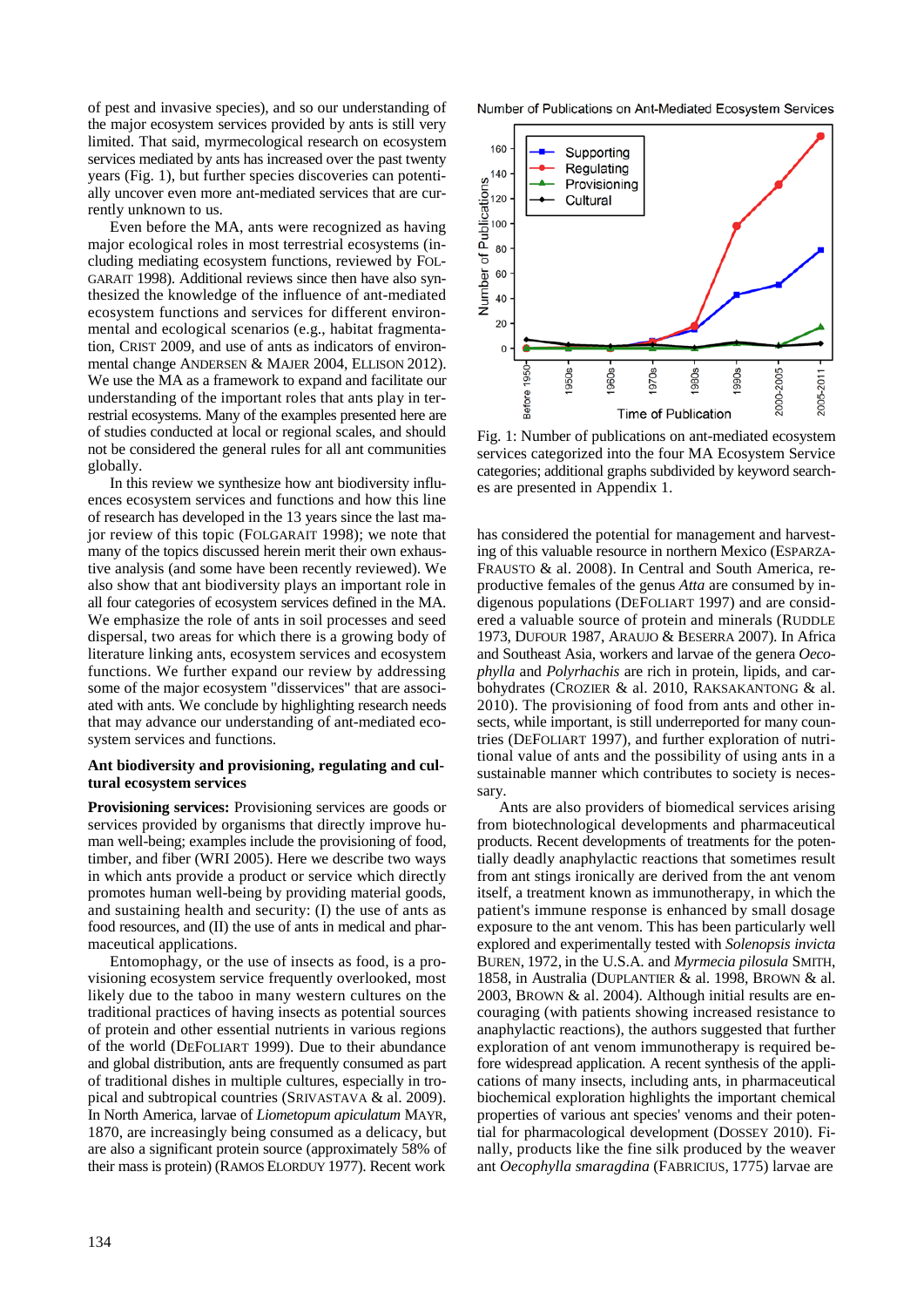

Fig. 2: Standard effect sizes of percentage of seeds moved by ants versus rodents during various experiments globally and across three global biogeographic regions (Appendix 2). Solid horizontal lines indicate the upper and lower bounds of the 95% confidence intervals about the mean standard effect sizes. Total Global  $n = 29$ ; Tropics  $n = 6$ , Mid-Latitudes  $n = 13$ , Temperate Forests  $n = 10$ . A negative effect size indicates that rodents moved a greater percentage of seeds than ants, and a positive response indicates that ants moved a greater percentage of seeds than rodents.

being considered as nanofibers to be used in pharmaceutical and biotechnological development (REDDY & al. 2011).

**Regulating services:** Regulating services (along with cultural and supporting services discussed in subsequent sections) are often harder to recognize and quantify, because direct links from them to human well-being are not as obvious as they are for provisioning services. However, regulating and supporting services are necessary to maintain life on Earth, and in some cases promote provisioning services (WRI 2005). Here we explore some of the published literature on four regulating services that ants are often associated with: seed dispersal, pollination, regulation of animal community structure, and the use of ants as biological control agents. These four examples of regulating services are frequently mentioned in the ant literature but rarely considered as valuable ecosystem services that are essential for maintaining much of the plant and animal biodiversity across terrestrial ecosystems.

Seed dispersal in ants is well documented and is the most widely studied regulating ecosystem service provided by ants. In our literature review we encountered approximately 350 publications, the earliest from the 1970s, that either documented or examined ant-mediated seed dispersal or myrmecochory (Appendix 1, as digital supplementary material to this article, at the journal's web pages). Myrmecochory is the result of a co-evolutionary, mutualistic relationship in which the seed provides ants with a lipidrich nutritional resource, called an elaiosome, in return for which the ant collects and disperses the seed (BEATTIE 1985, GILADI 2006). This relationship has been documented for at least 11,000 plant species, is a geographically widespread phenomenon, and is hypothesized to have evolved multiple times (BEATTIE 1985, WESTOBY & al. 1991, LEN-GYEL & al. 2010). The large number of myrmecochorous plant species and the multiple evolutionary origins of this mutualism suggest that this trait is important in the maintenance of global plant biodiversity. Thus, it meets the definition of a regulating service mediated by ants. Myrmecochory has evolved in every continent where ants occur but is most evident in eastern North America, southern Europe and most of Australia (LENGYEL & al. 2010), which suggests that it may have more of an influence on community structure in temperate latitudes. In fact, ants disperse 40% of all herbaceous plants in some temperate woodlands (BEATTIE 1985).

We completed a meta-analysis to quantify the relative contribution of ants and rodents (another major seed disperser) as seed dispersers across broad geographic scales (tropics, mid-latitudes, and temperate ecosystems). On January 5, 2012, we searched Web of Science for publications using the following search terms: "Ants" AND "Rodents" AND "Seed Dispersal" OR "Myrmecochory" AND "Experiment". This search resulted in 111 citations which met the search criteria, but we selected only publications which had completed experiments using exclosures of both ants and rodents and that quantified which seed disperser had the greatest impact. In all the selected studies we used the percentage of seeds moved throughout the duration of the experiment as the response variable. This narrowed our total number of studies to ten (Appendix 2, as digital supplementary material to this article, at the journal's web pages), but we note that several of the studies analyzed seeds from multiple plant species or had additional experimental treatments. We treated each plant species as the unit of replication and so our final number of plant species considered in the meta-analysis was 29.

We calculated the effect size of ants and rodents on seed movement as the log-response ratio (ln *R*) following the methods used in RODRIGUEZ-CABAL & al. (2009). A negative effect size indicates that rodents moved a greater percentage of seeds than ants, and a positive response indicates that ants moved a greater percentage of seeds than rodents. Our meta-analysis used a random-effects model and calculated the effect size and 95% confidence interval for ants and rodents using MetaWin 2 (ROSENBERG & al. 2000). Our meta-analysis results suggest that globally, rodents tend to have a greater impact on seed movement than ants (Fig. 2). This is also true for tropical and midlatitude (typically arid and semi-arid) biogeographic zones. In contrast, ants have a greater impact than rodents on seed movement in temperate forests, supporting the notion that ants may be important seed dispersers in temperate ecosystems (BEATTIE 1985 and LENGYEL & al. 2010). We used "seed removal" as a metric of seed dispersal, but this metric will be improved as more studies with standardized data on seed viability become available. Seed viability may be more informative of the impact of seed dispersers on eventual plant community composition and some studies suggest that, at least for myrmecochorous plants, seeds dispersed by ants tend to be more viable than seeds consumed by rodent predators (CHRISTIAN & STANTON 2004). We used this meta-analytic approach as an example of how to quantify the impacts of ants on major ecosystem services across broad geographic scales.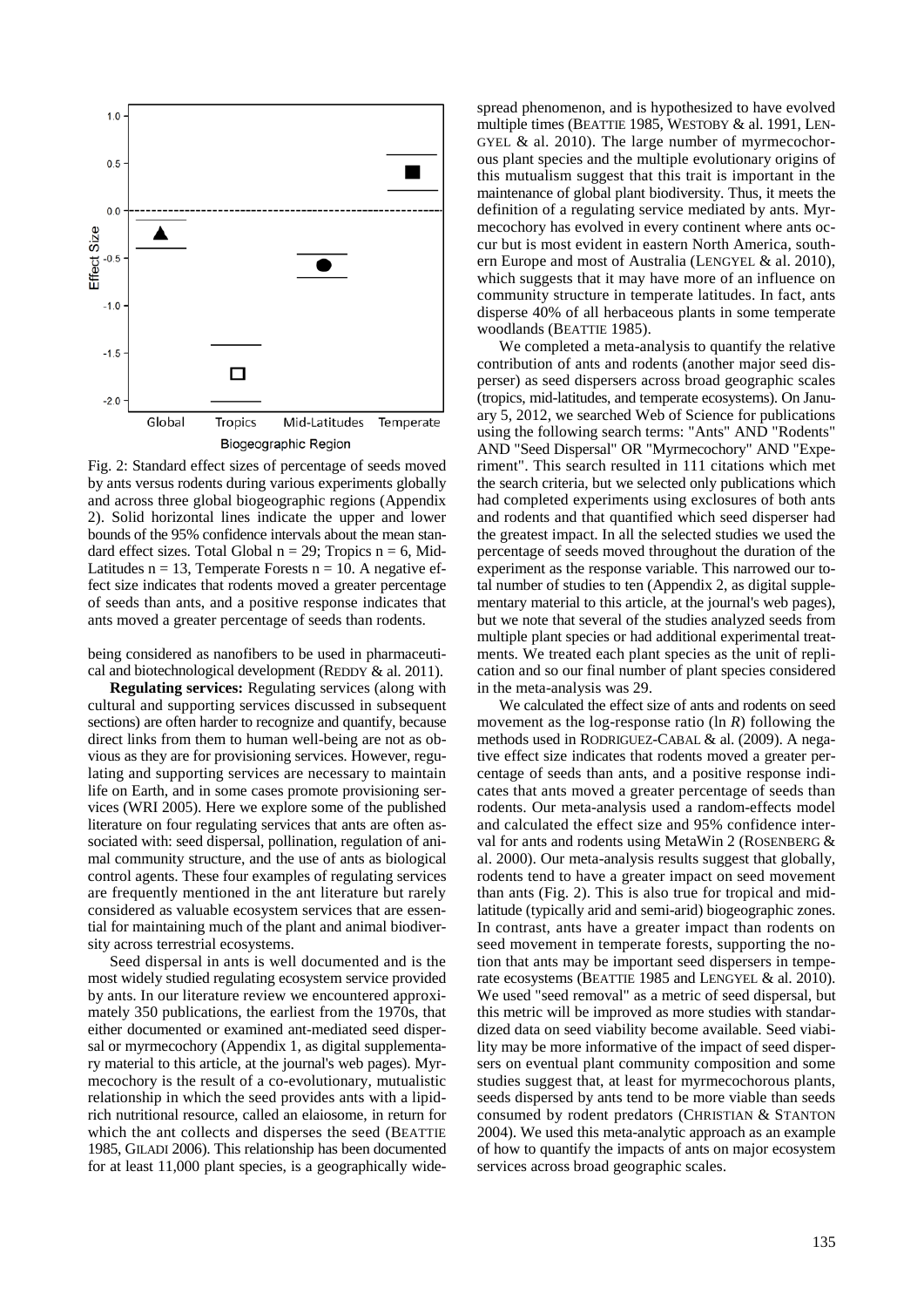Tab. 1: Key examples and major reviews of ecosystem services provided or mediated by ants. Note that the studies presented in this table are only a minor subset of the literature available for each example. \* indicates review articles on the given examples.

| <b>Service</b>                    | <b>Example</b>                                                                                                                                    | Direct / Indi-<br>rect benefit | <b>References</b>                                                  |
|-----------------------------------|---------------------------------------------------------------------------------------------------------------------------------------------------|--------------------------------|--------------------------------------------------------------------|
| <b>Provisioning services</b>      |                                                                                                                                                   |                                |                                                                    |
| Food                              | Liometopum apiculatum larvae consumed in Mexico and Western U.S.                                                                                  | Direct                         | RAMOS ELORDUY (1977)                                               |
|                                   | Alates of Atta species consumed in Central and South America                                                                                      | Direct                         | DEFOLIART (1997, 1999)                                             |
|                                   | Larvae of Oecophylla species consumed in southeast Asia                                                                                           | Direct                         | SRIBANDIT & al. (2008),<br>RAKSAKANTONG & al. (2010)               |
| Biomedical /<br>Pharmaceutical    | Venoms of Solenopsis invicta and Myrmecia pilosula used in immunotherapy<br>treatment against anaphylaxis                                         | Direct                         | DUPLANTIER & al. (1998), BROWN<br>& al. (2003), BROWN & al. (2004) |
|                                   | Nanofibers from Oecophylla silk used in biomedical technology development                                                                         | Direct                         | REDDY & al. (2011)                                                 |
| <b>Regulating services</b>        |                                                                                                                                                   |                                |                                                                    |
| Seed dispersal                    | Geographically widespread, and evolved multiple times in as many as 11,000<br>plant species                                                       | Indirect                       | LENGYEL $&$ al. $(2010)$                                           |
| Pollination                       | Pollination via pseudocopulation of orchids                                                                                                       | Indirect                       | PEAKALL (1989)                                                     |
|                                   | May be important pollinators of plants which occur in high local densities,<br>produce little nectar, and have flowers easily accessible to ants. | Indirect                       | ROSTÁS & TAUTZ (2011)*                                             |
| Animal<br>community<br>regulation | Regulation of ant community structure by behaviorally dominant ants                                                                               | Indirect                       | ANDERSEN & PATEL (1994)                                            |
|                                   | Regulation of invertebrate community structure by army ant species                                                                                | Indirect                       | KASPARI & al. (2011)                                               |
|                                   | Influence of avian community structure by army ants                                                                                               | Indirect                       | <b>HARPER (1989)</b>                                               |
| Biological<br>control             | Use of ants to regulate pest populations in coffee and cacao agroecosystems                                                                       | Direct                         | PHILPOTT & ARMBRECHT (2006)*                                       |
|                                   | Use of Oecophylla species to regulate pests in nuts, fruit and timber in Old<br>World and Australian tropics                                      | Direct                         | <b>VAN MELE (2008)</b>                                             |
|                                   | Use of <i>Dolichoderus thoracicus</i> in pest regulation in sapodilla production                                                                  | <b>Direct</b>                  | <b>VAN MELE &amp; CUC (2001)</b>                                   |
| <b>Cultural services</b>          |                                                                                                                                                   |                                |                                                                    |
| Ancient religion<br>/ Symbology   | Various examples from religious texts                                                                                                             | Indirect                       | SLEIGH $(2004)*$                                                   |
| Literature                        | Various examples for classical and contemporary literature                                                                                        | Indirect                       | SLEIGH $(2004)*$                                                   |
| New world<br>traditions           | Paraponera clavata used in Tucandeira practices of several South American<br>indigenous peoples                                                   | Direct                         | BOTELHO & WEIGEL (2011)                                            |
| Western culture                   | Various examples from film industry                                                                                                               | Indirect                       | SLEIGH (2004)*, MARIÑO-PÉREZ<br>$(2006)*$                          |
| <b>Supporting services</b>        |                                                                                                                                                   |                                |                                                                    |
| Nutrient cycling                  | Nest soil pH is moderated by ant activities                                                                                                       | Indirect                       | LAVELLE $&$ al. $(2006)$                                           |
|                                   | Ants enrich soil around nest with nitrogen                                                                                                        | Indirect                       | WAGNER $&$ JONES (2006)                                            |
|                                   | Ants track nutrients like sodium                                                                                                                  | Indirect                       | KASPARI & al. (2010)                                               |
| Soil movement                     | Soil movement due to nest and gallery construction increases soil porosity                                                                        | Indirect                       | FROUZ & JILKOVA (2008)                                             |
| Decomposition                     | Camponotus punctulatus nests regulate soil organisms and decomposition                                                                            | Indirect                       | PARIS & al. (2008)                                                 |
| Ecosystem<br>engineering          | Ant nests promote microbes which lead to enhanced decomposition                                                                                   | Indirect                       | KASPARI & YANOVIAK (2009)                                          |
|                                   | Messor spp. ant nests enhance soil nutrients via increased microbial biomass                                                                      | Indirect                       | GINZBURG $&$ al. (2008)                                            |
|                                   | Lasius flavus nests increase soil nutrients and facilitate plant succession                                                                       | Indirect                       | VLASAKOVA & al. 2009                                               |
|                                   | Nest soil chemistry is enhanced compared with surrounding soils due to ant<br>presence                                                            | Indirect                       | VELE & al. $(2010)$                                                |
| Carbon cycling                    | <i>Formica rufa</i> nests are net producers of carbon compared with soils without nests                                                           | Indirect                       | RISCH & al. (2005a)                                                |
| Biological<br>indicators          | Use of ants in estimating the environmental impacts on biodiversity from mining                                                                   | Direct                         | ANDERSEN & MAJER $(2004)^*$                                        |
|                                   | Use of ants in measurement of bioaccumulated heavy metals resulting from<br>copper smelting                                                       | Direct                         | DEL TORO & al. (2010)                                              |
|                                   | Use of ants to estimate impacts on biodiversity from natural fire disturbances                                                                    | Direct                         | PARR & al. (2004)                                                  |

Pollination mediated by ants can occur under certain ecological and evolutionary situations (ROSTÁS & TAUTZ 2011) and be considered necessary for the maintenance of plant community structure. However, pollination by ants

usually is treated as unimportant because ants are frequently thought to be ineffective pollinators (e.g., metapleural gland secretions can adversely impact *Brassica* and *Acacia* pollen; BEATTIE & al. 1985) and even more frequently are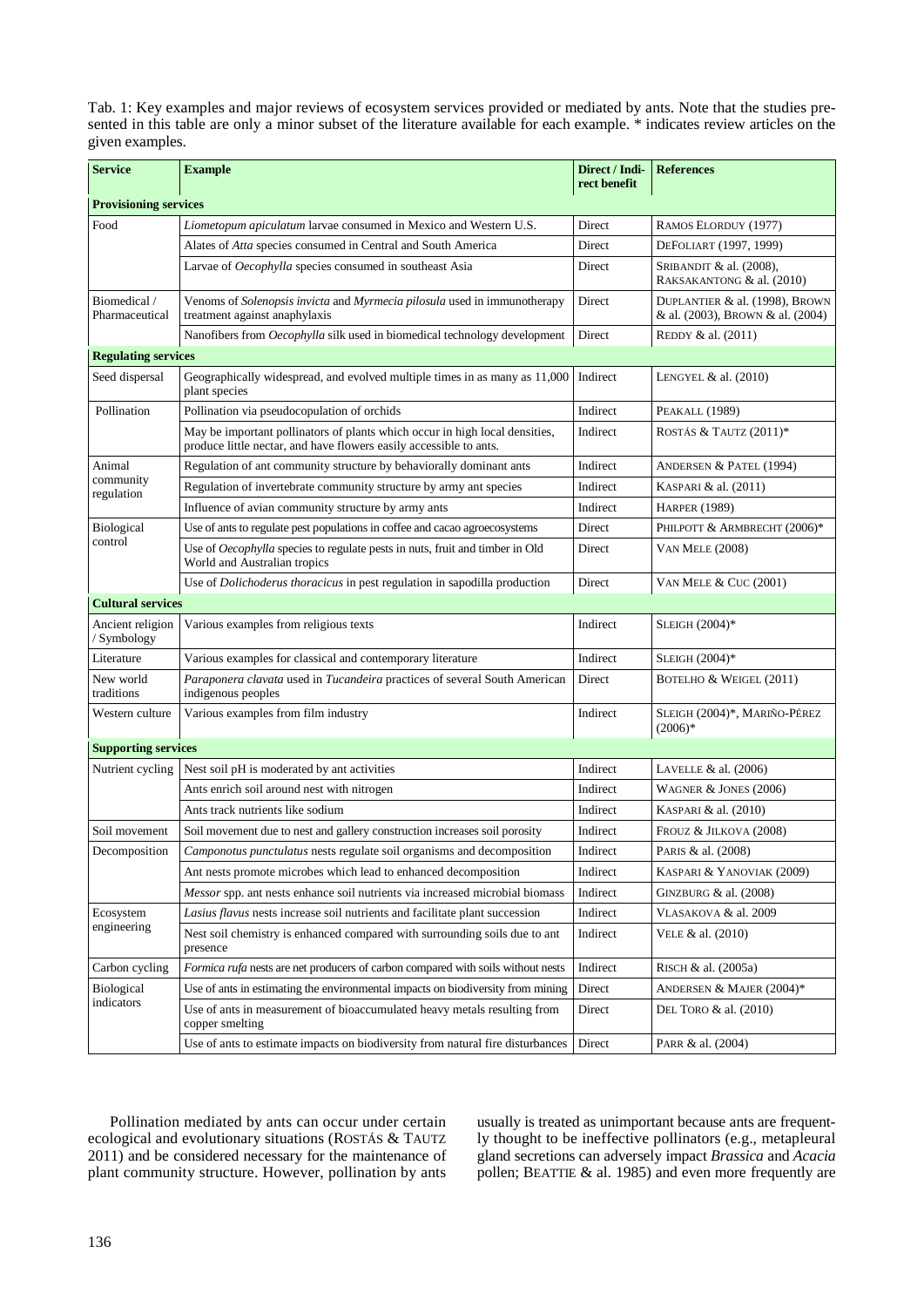viewed as nectar thieves (GALEN & BUTCHART 2003). Even though the frequency of occurrence of plant pollination is much lower than seed dispersal by ants, it could still be considered a valuable ecosystem service. Many of the reported cases of successful ant pollination occur in the family Orchidaceae. For example, *Myrmecia urens* LOWNE, 1865, males are attracted and attempt to mate with the orchid *Leporella fimbriata*, resulting in crosspollination of multiple orchids as the male ant visits multiple flowers (PEAKALL 1989). These interactions are poorly studied, and experimental tests to evaluate the efficiency of ant facilitated pollination are limited (ROSTÁS & TAUTZ 2011). Ants could potentially be effective pollinators of flowering plants that occur in high local densities, produce little nectar, and have flowers easily accessible to ants (HICKMAN 1974, ROS-TÁS & TAUTZ 2011), a topic that requires further experimentation.

Ants also can regulate the community structure of both ants and other animals. Behaviorally and ecologically dominant ant species have a strong influence on ant community structure mostly due to interference competition and competitive exclusion (ANDERSEN & PATEL 1994, PARR 2008). Meat ants (*Iridiomyrmex* species) are dominant ants in many of Australia's ecosystems. In a series of exclosure experiments, meat ant exclusion resulted in increased abundances of other, behaviorally subdominant, ant species (AN-DERSEN & PATEL 1994). Additionally, the presence of competitively dominant ant species can decrease the abundances of co-occurring predatory spiders (HALAJ & al. 1997). Ants are also highly efficient and mobile predators of other invertebrate taxa, leading to top-down regulation effect of invertebrate communities (KASPARI & al. 2011). In temperate regions of Europe, the wood ant *Formica rufa* LIN-NAEUS, 1761 has been documented to decrease abundances and species richness of carabid beetles, and could be better predictors of ground beetle abundances than vegetation cover (HAWES  $\&$  al. 2002). In the tropics, massive and aggressive colonies of army ants (particularly those in the genera *Eciton* and *Labidus*) can influence the abundance of other invertebrates that play important roles in other ecosystem services (KASPARI & al. 2011). Finally, the influence of army ants expands beyond their impact on invertebrate communities to avian ones. Ant-birds have evolved behavioral traits that involve tracking army ant colonies as they move through the forest floor and capitalize on the vulnerable invertebrates driven out by the raiding ants, generally benefiting the bird community (WILLSON 2004, WREGE & al. 2005). In cases where army ants have been extirpated, frequently as a result of habitat loss or fragmentation, ant-bird communities have also suffered, suggesting that army ants are essential in structuring tropical avian communities of ant-birds (HARPER 1989).

The use of ants as biological control agents is a growing topic of research and has been discussed in the literature since the 1950s (WAY 1953) (Appendix 1). Predatory and territorial ant species are used for management and control of pest species and diseases in various agroecosystems (see reviews by WAY & KHOO 1992, PHILPOTT & AM-BRECHT 2006). Weaver ants are commonly used in biological control of pests of fruits, nuts and timber resources of Asia, Africa and Australia (reviewed in VAN MELE 2008). The African ant *Myrmicaria opaciventris* EMERY, 1893 has predatory life history traits that may be beneficial in con-

trolling pest termite population in sugar cane plantations (KENNE & al. 2000), but further research should consider it as a viable candidate biological control agent of termites. In Vietnam, *Dolichoderus thoracicus* (SMITH, 1860) is an effective biological control agent of various pests of sapodilla (*Manilkara zapota*), an important economic crop, and presence of *D. thoracicus* has been accepted by many of the farmers surveyed (VAN MELE & CUC 2001). In some cases, even non-native, invasive ants like *Solenopsis invicta* control pest populations in cotton and sugarcane agroecosystems (REAGAN 1986). In agroecosystems worldwide maintenance of predatory ant diversity improves agricultural practices by controlling pest and fungal outbreaks; therefore ants' roles as biological control agents provide multiple ecosystem services (PHILPOTT & ARMBRECHT 2006).

**Cultural services:** Cultural services are essential to human well-being by stimulating cultural and spiritual identity but they can be difficult to understand and quantify (WRI 2005). Ants provide cultural services to various communities across the world (SLEIGH 2004). One of the oldest and best documented uses of ants in symbology, culture, and myth is characterized in Homer's Iliad, in which there is a description of a unique legion of men called the "Myrmedons" or "Ant People". The Myrmedons were an elite group of warriors, said to have been created from ants by Zeus on Aegina. Perhaps their most notable mention is in the battle of Troy, where the Myrmedons were commanded by Achilles into battle (SEARS 2010). Additionally, ants are mentioned in several cultural and spiritual texts (e.g., The Talmud, The Bible, and The Quran). Ants are also mentioned in some well-known contemporary works of literature (e.g., "Walden" by H.D. THOREAU 1854, "Empire of the ants" by H.G. WELLS 1905, "Leiningen versus the ants" by C. STEPHENSON 1938, and "Anthill" by E.O. WILSON 2010), and if we consider literature to be an important component in structuring cultural development, we argue that ants too, are part of this cultural service.

Perhaps a more direct link between ants and cultural traditions and spiritual rituals comes from the use of bullet ants, *Paraponera clavata* (FABRICIUS, 1775), in the ceremonial use of several New World indigenous tribes. The ceremony frequently referred to as the "Tucandeira" is a traditional rite of passage of young boys into manhood and involves the stinging by several bullet ants as ceremonial dances and prayers are completed (LIEBRECHT 1886, BO-TELHO & WEIGEL 2011). Other Native American cultures also attached value to ants in social and spiritual rituals and art (CAPINERA 1993, CHERRY 1993). In Western cultures, ants have also become a topic of interest; their influence can be seen in the film industry with at least six major films using ants as the focal point of the plot (e.g., Them! 1954, Warner Brothers, Naked Jungle 1954, Paramount Pictures, Phase IV 1974, Paramount Pictures, Empire of the Ants 1977, Cinema 77, Ants: It happened at Lakewood Manor 1977, Alan Landsburg Productions, Antz 1998, Dreamworks SKG; MARIÑO-PÉREZ 2006). In an exhaustive review, SLEIGH (2004) explored the influence ants have on humanity and the important role that ants play in influencing cultural and scientific development.

**Ant biodiversity and supporting ecosystem services and ecosystem function:** Ants provide a variety of supporting services that support regulating, provisioning, and cultural ecosystem services. Examples of ant-mediated sup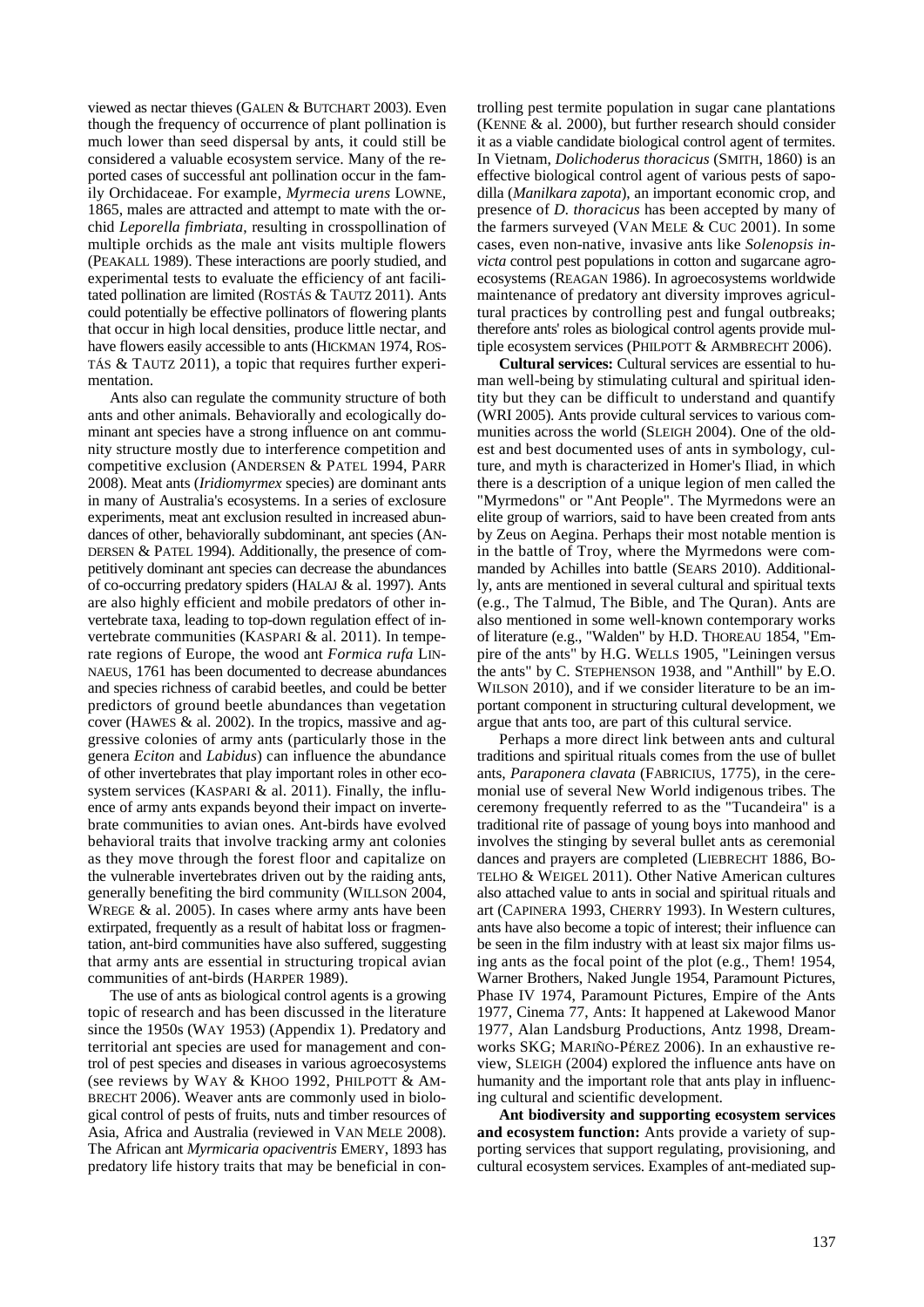porting services include common ecosystem processes such as nutrient cycling, formation of soil structure, decomposition, provisioning of habitat, carbon flux, and the use of ants as biological indicators of environmental change. Some of these services have received attention in the scientific literature, but the mechanistic or functional roles of ants in these services are not well understood.

Ants act as ecosystem engineers, and influence ecosystem structure and function through processes that provide habitat for other species or modulate other ecosystem functions (LAVELLE & al. 1997, FROUZ & JILKOVA 2008). Ants create habitat for other organisms by increasing nutrients in a localized area around ant nests, facilitating a more favorable growing environment for plant species (WAGNER & al. 1997, WAGNER & JONES 2004, 2006). Ants influence the trajectory of succession of ecosystems and alter vegetation cover types via changes in soil chemistry. For example, VLASAKOVA & al. (2009) found that the soil around *Lasius flavus* (FABRICIUS, 1782) anthills in Slovakian grasslands was more productive and resulted in spruce seedlings germinating at a higher rate compared with surrounding soils. The presence of ants in these grasslands led to an acceleration of succession away from grassland vegetation to a spruce forest by increasing the abundance of spruce seedlings (VLASAKOVA & al. 2009). Ants can also directly influence plant community structure or successional trajectories by manipulating the seed bank via preferential seed dispersal of myrmecochorous plant species (see also Regulating services section, along with BROWN & HUMAN 1997, REY & MANZANEDA 2007, SERVIGNE & DETRAIN 2010, ZELIKOVA & al. 2011). In an experiment conducted in a semiarid live oak savannah, *Pogonomyrmex barbatus* (SMITH, 1858) ant nests served as the chief seed source and refugia for grass species recolonizing following a five-year drought that exhausted the seed bank, with effects ranging up to 30 m from the nest (NICOLAI & al. 2010).

**Nutrient cycling:** Ants create nutrient rich oases around nests, which are more productive than surrounding points in the same environment (LAVELLE  $&$  al. 2006). This is the result of ants adding organic matter to their nests (frequently used to support their nest structures) that also influences nutrient retention via organic inputs (LAVELLE & al. 1997, JOUQUET & al. 2006). The presence of ant nests can significantly alter nutrient concentrations and nutrient cycling dynamics relative to surrounding soils (WAGNER & JONES 2004, 2006).

A variety of ant mutualisms exist between ants and plants, fungi, or other organisms that enhance nutrient cycling (STRADLING & WHITFORD 1978, CURRIE & al. 1999b, MUELLER & al. 2001, OHGUSHI 2008, WAGNER & NICK-LEN 2010, DEFOSSEZ & al. 2011, MUELLER & al. 2011). Fungal-ant associations have been well documented between Attines and fungal communities (QUINLAN & CHERRETT 1979, WILSON 1980, CURRIE & al. 1999a, b, MUELLER & al. 2001) as well as symbiotic mutualisms between various ant species and plant domatia (DEFOSSEZ & al. 2011). In their study of the ant *Petalomyrmex phylax* SNELLING, 1979 and a plant mutualist *Leonardoxa africana*, DEFOSSEZ & al. (2011) traced enriched forms of carbon and nitrogen originating from ant food sources throughout the plant and fungal associates. In the isotope pulse-chase experiment, they observed that ants transferred nitrogen to host plants as quickly as four days after the ants were given N-enriched

foods. Furthermore, this enriched nitrogen remained in parts of the plant and fungal associates for almost two years after the initial experiment.

Nest soil chemistry can differ significantly from surrounding environments (VELE & al. 2010) because of alterations in nutrient concentrations and soil pH, which ants tend to shift towards neutral values (FROUZ & JILKOVA 2008). For example, some ant nests contain greater concentrations of several macronutrients like phosphorus (FROUZ & al. 1997, WAGNER & al. 1997, FROUZ & al. 2005, WAGNER & JONES 2006, KILPELAINEN & al. 2007). Two examples of the impact of macronutrients on ant colonies include the various studies on *Pogonomyrmex rugosus* EMERY, 1895 (WAGNER & al. 1997, WAGNER & JONES 2004, 2006) and *Lasius niger* (LINNAEUS, 1758) (FROUZ & al. 1997, 2005, FROUZ & JILKOVA 2008). WAGNER & NICKLEN (2010) hypothesized that extrafloral nectaries produced by plants enhance plant nutrition because ant activities altered soil nutrients, and significantly influenced vegetation growth.

**Carbon cycling:** Ant nests produce trace amounts of greenhouse gases including methane (BENDER & WOOD 2003, GOLICHENKOV & al. 2009), and the presence of ant nests can lead to increased soil respiration compared with surrounding soil (ants increase carbon / soil respiration) (PEAKIN & JOSENS 1978, OHASHI & al. 2005, RISCH & al. 2005a, OHASHI & al. 2007, JURGENSEN & al. 2008). In a recent experiment, we documented soil respiration in soils with and without *Formica subsericea* SAY, 1836, nests and found that this species may indirectly increase soil respiration rates over the growing season compared with soils without ants (I. Del Toro, unpubl.). Red wood ants in boreal forests can alter the composition of forest floor vegetation and have large influences on belowground properties and processes including altered decomposition rates, microbial biomass and activity, and carbon and nitrogen loss from the environment (WARDLE & al. 2011). A wide body of research exists on the impact of European *Formica rufa* group ants on soil carbon dynamics (OHASHI & al. 2005, RISCH & al. 2005a, RISCH & al. 2005b, DO-MISCH & al. 2006, KILPELAINEN & al. 2007, OHASHI & al. 2007, JURGENSEN & al. 2008). These studies suggest that ant nests produce more carbon than surrounding environments. Although studies have only examined these patterns at local scales, future research should study them at regional and landscape scales, to better understand how carbon and other nutrient dynamics change across large spatial scales and entire species ranges.

**Soil formation, structure, and nutrient retention:** Ants play important roles in shaping soil physical properties, such as soil structure and porosity, through construction and maintenance of nests, accumulation of organic matter, and interactions with other soil fauna. The effects of ants on soils were recently reviewed with an emphasis on the changes in physical properties associated with ant presence (FROUZ & JILKOVA 2008). Ant activities lead to increased soil aggregate formation and increased soil porosity (LAVELLE & al. 2006). These activities have localized influences on the hydrology of an area, and depending on nest density, can have larger-scale influences on ecosystem hydrology (RISCH & JURGENSEN 2008). Decreases in soil compaction and increases in porosity can lead to increased soil water retention, healthier plant root growth,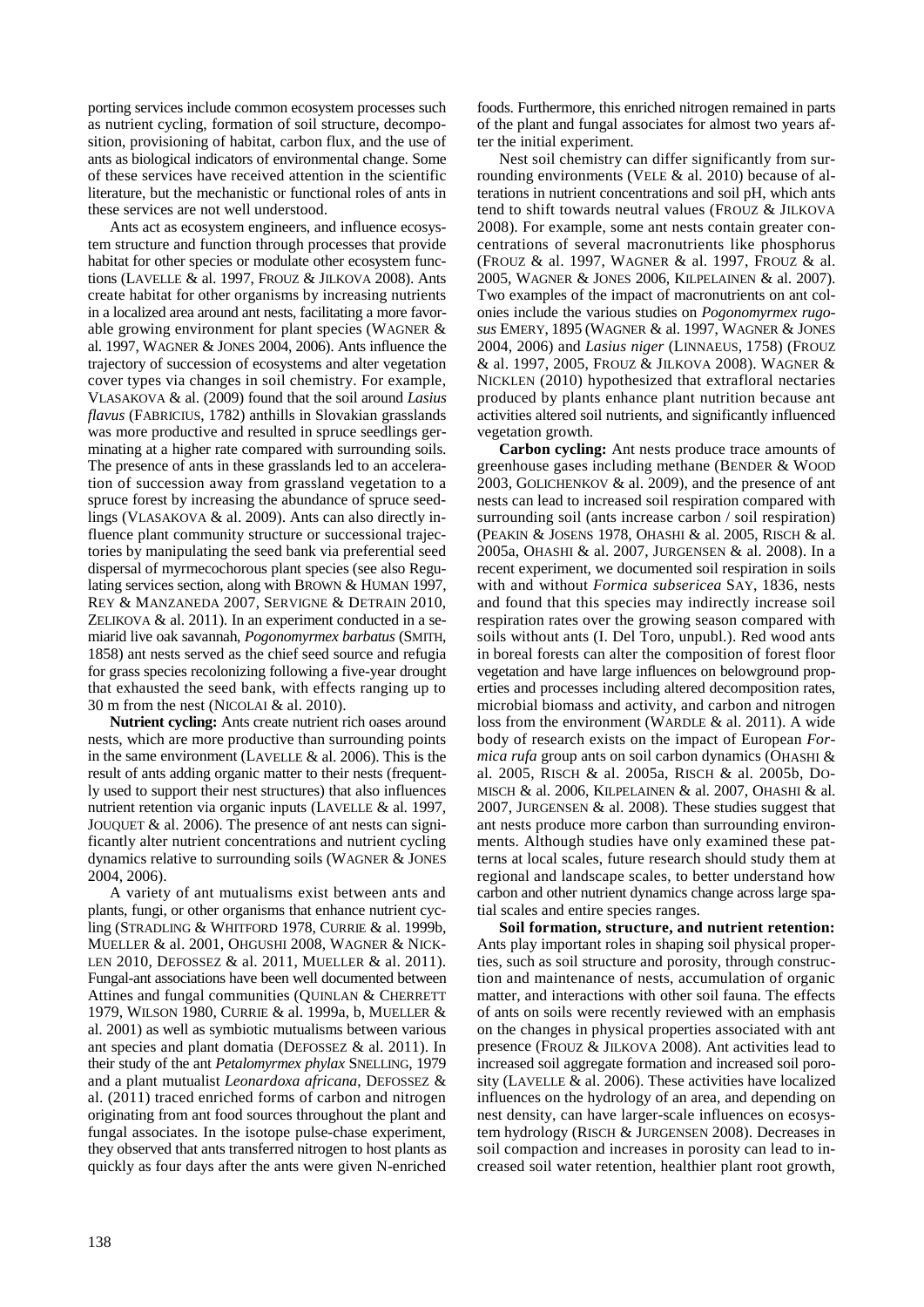and enhanced primary productivity. Ants alter microclimates within and around nests, modifying the environment of other organisms including myrmecophiles that live inside the nests. Thus, ants and ant activities (e.g., nest construction) could lead to more productive soils based on changes in physical soil properties.

**Decomposition:** Decomposition is a key process that connects aboveground inputs with belowground activities (MEGIAS & al. 2011). Ants play important roles in nutrient cycling via decomposition in many environments (KRIS-TIANSEN & AMELUNG 2001, MCINTYRE & al. 2001, HUN-TER & al. 2003, DOMISCH & al. 2005, WAGNER & JONES 2006, GINZBURG & al. 2008, PARIS & al. 2008, WHITFORD & al. 2008, SHIK & KASPARI 2010, ZELIKOVA & al. 2011). Ants alter decomposition via direct pathways (such as the removal by attines of vegetation for fungal gardens) and indirect pathways (such as altering microbial community composition, which can control decomposition rate). Vegetation type influences ant-mediated decomposition, as plants with higher lignin content are harder to decompose, and ants can preferentially select more palatable vegetation (SILVA & VASCONCELOS 2011). Vegetation richness may also influence the diversity and abundance of ant decomposers in some environments (DONOSO & al. 2010). Many ant species are limited by access to nutrients such as phosphorous and nitrogen, which in turn limits decomposition rates (MILTON & KASPARI 2007). A variety of ant exclusion experiments have been established (LENOIR & al. 2007, ELLISON & al. 2010, ROMEU-DALMAU & al. 2010, PIOVIA-SCOTT 2011, PIÑOL & al. 2012), and some have shown that the removal of ants from environments increase decomposition rates (WARDLE & al. 2011).

**Ecosystem structure and function:** Ants may influence soil nutrient concentrations by changing germination rates of some vegetation (REY & MANZANEDA 2007) and altering composition of soil-dwelling animals within ant nests (BOULTON & AMBERMAN 2006) and within larger food webs. SANDERS & VAN VEEN (2011) found that ant presence directly shapes grassland communities through altering the densities of decomposers, herbivores and higher trophic levels. They determined this relationship to be dependent on increased nest density which led to greater predation on decomposers (SANDERS & VAN VEEN 2011).

**Bioindicators:** Since ants are so responsive to environmental change, it is no surprise that ants are often used as biological indicators. The use of ants as indicators of environmental change is the most heavily documented example of a supporting service provided by ants, with at least 65 articles published on the topic and most published during the last decade (Appendix 1). These studies frequently highlight the usefulness of ants in evaluating remediation efforts and disturbance intensities of mining and smelting activities, and the bioaccumulation of toxins and pollutants across multiple linked trophic levels (ANDERSEN & MA-JER 2004, MAJER & al. 2007, DEL TORO & al. 2010). Ants can also be used to evaluate the impact of natural disturbance events like fire (PARR & al. 2004) and changes in temperature associated with climate change (PELINI & al. 2011). Additionally the use of ants in evaluating the impacts of habitat fragmentation on community composition is a useful tool in landscape management and restoration (CRIST 2009). The growing body of literature that uses ants as bioindicators of environmental change suggests that this

is an ecosystem service with multiple benefits for environmental monitoring and management.

### **Linking ant-mediated ecosystem processes and services**

Though the structure of this review follows the MA categorization of ecosystem services, MACE & al. (2012) developed a conceptual framework that builds on the MA and distinguishes between ecosystem processes and services and their consequent benefits for people. For example, ecosystem processes like trophic and competitive interactions result in the regulation of plant and animal communities (an ecosystem service) and ultimately influence the maintenance of biodiversity and stable ecosystems (a good valued by people). One area that remains unexplored, however, is the quantification of the resulting goods of ant-mediated services and processes.

Here we implement the framework developed by MACE & al. (2012) for a subset of ant species that play important roles in ecosystem processes and ecosystem services and provide beneficial products and goods to people (Fig. 3). Some of these include: leaf-cutter ants (Fig. 3A), which move vast amounts of soil, decompose organic matter, and influence nutrient cycling; harvester ants (Fig. 3B), important seed dispersers and an indicator species; and weaver ants (Fig. 3C), which provide food for people, and help maintain healthy ecosystems and manage agricultural pests.

#### **Ant-mediated ecosystem disservices**

Most ant-mediated disservices arise when ants live in close proximity to humans, when ants are introduced into new areas (and become invasive), or when new interactions, such as those involving invasive plants, are formed with native ants. A disproportionate number of disservices involve invasive ant species. Because ant introductions are, in many cases, facilitated by humans, invasive ant species are often found in human-dominated landscapes but their adverse effects span urban, agricultural, and "natural" settings. Once introduced into new areas, ants' successes as invaders are attributed to their ability to spread rapidly and because they are efficient breeders, competitors, and predators (CHAPMAN & BOURKE 2001). Five out of the fourteen insect species listed as the worst alien species in the IUCN Global Invasive Species Database and Early Warning System are ants (CHAPMAN & BOURKE 2001, GISP 2012).

Ants have a variety of perceived negative impacts on human well-being. The invasive fire ant, *Solenopsis invicta*, is referred to as "Public Enemy Number One" in the southern US because it frequently colonizes electrical equipment and other urban settings and has adverse effects on livestock, wildlife, and recreation activities (MYERS & al. 1998), damages that incur \$1 billion annually in the U.S. (PIMENTEL & al. 2005). Invasive (e.g., *Monomorium pharaonis* (LINNAEUS, 1758)) and native ants (e.g., *Camponotus* spp.) alike also can be nuisance pests when they enter homes or businesses, commandeer food, or cause structural damage (KLOTZ & al. 1995, WETTERER & al. 2010). In some areas ants dominate commercial pest control complaints, and the insecticides used to treat those ants can have toxic effects when they leech into local aquatic systems (GREENBERG & al. 2010). Ant baits purchased by homeowners sometimes contain arsenic trioxide, a chemical that is toxic when accidentally consumed by people (YARRIS & al. 2008).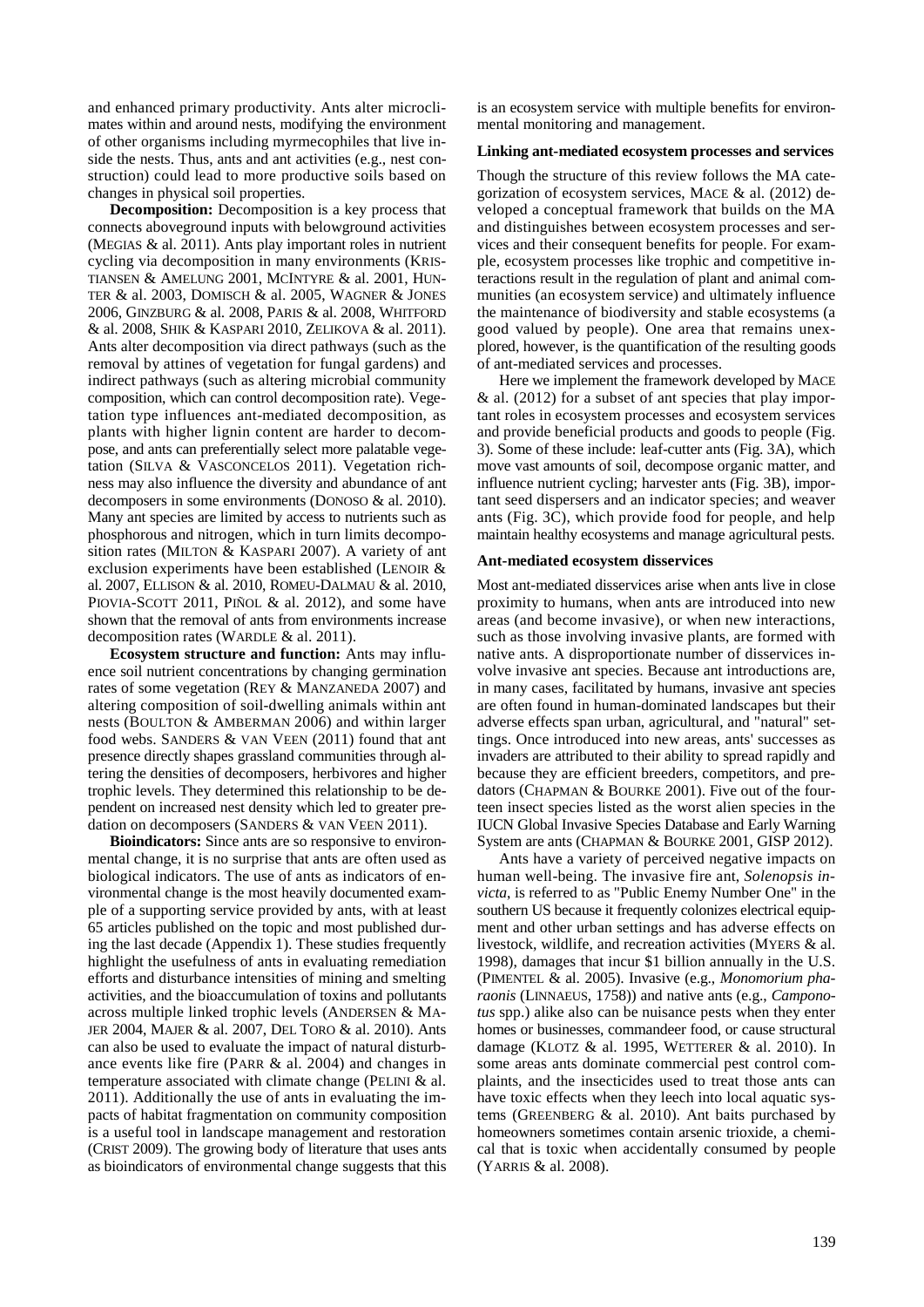

Fig. 3: Concept map linking ecosystem processes and services to the products and goods valued by people. Modeled from MACE & al. (2012) to include examples of ant-mediated ecosystem processes and services. (A) Leaf-cutter ant nest mound; (B) harvester ant transporting grass seed; (C) weaver ants attacking a grasshopper. Photo credits: Alexander Wild <myrmecos.net>

Ant stings also have negative impacts on human health. While stings of native ant species, e.g., the Jack-jumper ant (*Myrmecia pilosula*) in Australia, can cause anaphylactic reactions in humans (BROWN & al. 2003, BROWN & al. 2004), stings of *Solenopsis invicta* are expected by health professionals to cause more frequent anaphylactic reactions in humans because of their unusual venom and ability to establish large, aggressive supercolonies in human-dominated areas (SOLLEY & al. 2002). Other invasive ants, such as *Pachycondyla chinensis* (EMERY, 1895), are public health concerns because of their stings (NELDER & al. 2006), and stings of *Wasmannia auropunctata* (ROGER, 1863), an invasive ant species in the tropics*,* can cause blindness in mammals (WETTERER & PORTER 2003). *Monomorium pharaonis*, because of its small size and habit of colonizing urban environments, disturbs equipment and patients, thereby spreading disease in hospitals (KLOTZ & al. 1995).

In addition to directly affecting humans, invasive ants impact native fauna via competition with, and predation of, native ants and other taxa in their introduced ranges. Invasive ants have driven compositional changes in native ant assemblages in a variety of ecosystems (HOLWAY & al. 2002, GUÉNARD & DUNN 2010). Invasions by *Solenopsis invicta* and *Linepithema humile* (MAYR, 1868) are linked to declines in other arthropods, birds, reptiles, amphibians, and mammals (KENIS & al. 2009, WETTERER & al. 2009). Invasive ants also cause damage to agricultural crops and

other plants through herbivory and excavation around roots (HOLWAY & al. 2002). Invasive ants can be beneficial to growers because they do prey on agricultural herbivore pests, and also are negatively associated with other natural enemies of those pests (EUBANKS 2001).

The changes in native fauna driven by ant invasions can have cascading consequences on plants and the ecosystem services they provide. For example, in New Caledonia, the invasive ant *Wasmannia auropunctata* is threatening populations of geckos that pollinate and disperse several plant species (TRAVESET & RICHARDSON 2006). Displacement of native ants by the Argentine ant, *Linepithema humile*, led to the disruption of seed dispersal, primarily of large seeded-plants, thereby causing changes in plant community composition. Using a meta-analysis, RODRIGUEZ-CABAL & al. (2009), provide strong evidence that Argentine ants can reduce the diversity of native ant seed dispersers by up to 92%, reducing overall seed dispersal and seedling establishment in invaded sites.

Disrupted seed dispersal also has been associated with invasions by *Solenopsis invicta* in the U.S. and *Pheidole megacephala* (FABRICIUS, 1793) in Australia (HOLWAY & al. 2002). Invasive ant species are also effective tenders of honeydew-producing herbivores, causing increases in their abundance and subsequent damage to crops and other plants (HOLWAY & al. 2002, WETTERER & PORTER 2003, NESS & BRONSTEIN 2004). The Yellow crazy ant, *Anoplolepis*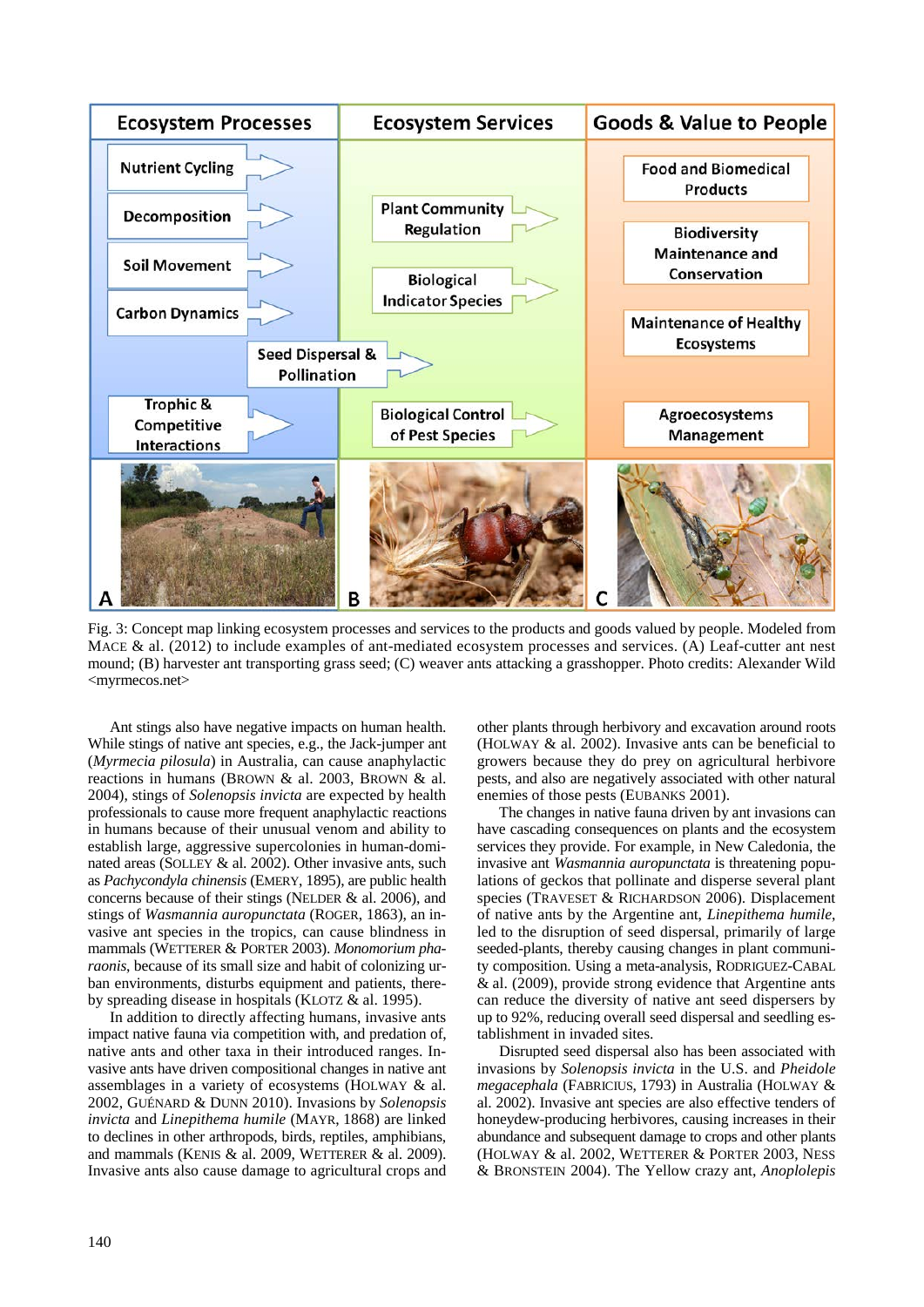*gracilipes* (SMITH, 1857), is associated with shifts in the vegetation on Christmas Island, where this ant displaced the primary crab consumers; in other places, associations between *A. gracilipes* and scale insects were linked with increased tree mortality (KENIS & al. 2009). Native ants also can negatively affect plant communities when they defend or disperse seeds of invasive plant species (JENSEN & SIX 2006, ALBA-LYNN & HENK 2010, LACH & al. 2010). For example, in Brazil, leaf cutter ants (*Acromyrmex niger* (SMITH, 1858)) disperse seeds of *Murraya paniculata*, an invasive plant that hosts the bacterium that causes greening disease in citrus trees (PIKART & al. 2011).

Invasive ant activities also can change physical and chemical soil properties. For example, displacement of deepnesting harvester ants (*Messor* and *Pogonomyrmex*) in the western U.S. by shallow-nesting *Linepithema humile* changes soil turnover and decomposition rates, thereby altering nutrient cycles (MACMAHON & al. 2000). Invasions by *Wasmannia auropunctata*, *Solenopsis invicta*, and *Linepithema humile* are coupled with changes in detritivore communities, ultimately changing decomposition rates and nutrient cycles that can have consequences on soil as well as plant properties (DUNHAM & MIKHEYEV 2010, and references therein). However, LAFLEUR & al. (2005) found that *Solenopsis invicta* nesting and foraging activities increased the availability of nitrogen and therefore enhanced plant growth in longleaf pine plantations in the southern U.S.

## **Research needs**

Myrmecological research of ecosystem services mediated and regulated by ants has increased dramatically during the last 20 years (Fig. 1, Appendix 1). Several ecosystem services have been extremely well studied and reviewed in recent years (e.g., ant-mediated seed dispersal; the use of ants as biological indicators of environmental change), yet several important areas remain largely unexplored. From this synthesis, it is clear that ants are fundamentally important in many terrestrial ecosystems at local scales, but just how important they can be under different environmental conditions and across larger spatial scales remains unclear. FOLGARAIT (1998) presented a list of five major research areas that have been increasingly studied during the last 13 years: evaluations of the importance of ants using ant removal experiments; evaluations of the importance of ants using ant addition experiments; understanding the roles of native and invasive ants in disturbed environments; the use of long-term research sites to evaluate impacts of ants on ecosystems through time; and studies of ants at larger biogeographic spatial scales. Here we present a list of another five lines of research that will improve our understanding of how important ants are to ecosystem functioning and mediating ecosystem services.

**(1) Explore the biodiversity of ants.** By increasing our understanding of ant species diversity we have the potential to discover new applications and mechanisms mediated by ants which may prove to be valuable to ecosystems and society. If the diversity estimates are correct (BOLTON  $&$ al. 2007, WARD 2009), then approximately half of the species of ants are not yet known to science, meaning that there is a good chance that some of these species may be playing fundamental roles in terrestrial ecosystem functioning and structure. It is also important to identify species that are key ecosystem service providers and determine what

environmental variables (e.g., temperature, competition, geographic location) affect their capacity to mediate processes and provide services (KREMEN & OSTFELD 2005). These species are likely to be widely distributed, abundant, and ecologically dominant in their respective biomes; thus, investigating their respective roles across ecosystems will be a major undertaking which links biodiversity exploration with ecological studies.

**(2) Quantify the value and importance of ant-mediated ecosystem services.** This has been done for some of the disservices of ants (e.g., invasive species eradication). Moving forward, quantifying the value of ecosystem service providers like ants is an area of research which has many obstacles to overcome, yet is necessary to promote management and conservation of biodiversity. Research in this area should be the result of cross-collaborations with social scientists, economists, policy makers, and biodiversity researchers, who together must explore the socioeconomic and environmental benefits of conservation of organismmediated ecosystem services (KREMEN &OSTFELD 2005, LUCK & al. 2009). LUCK & al. (2009) present a conceptual framework for completing work of this magnitude and heavily emphasize that more research is required in understanding the key functional traits of a taxon that provides a key ecosystem service, a crucial research need in myrmecology.

**(3) Explore the variability in the importance of ants across ecosystems.** Ecosystem services provided by organisms are not the same across the entire planet. Services are influenced by landscape structure, habitat type, and geographical variables (NELSON & al. 2009). We suggest that future research should quantify the effects of ants relative to those of other ecosystem engineers and mediators of ecosystem services (e.g., earthworms and termite roles in soil formation; rodents and birds in seed dispersal). This comparative approach also should extend to larger ecosystem and biogeographic scales as well as longer temporal scales. Comparative studies of this nature should also consider the roles and impacts of ants across different habitats and ecoregions, which vary in degrees of disturbance across the world. One approach would be to analyze these ecosystem effects using a meta-analysis framework to quantify the overall impact of ants on ecosystems and their benefits to ecosystems and society.

Our analysis of effect sizes of ant and rodent-mediated seed dispersal in the regulating services section of this review (Fig. 2), quantitatively synthesized the results of multiple seed dispersal experiments to derive large scale conclusions about the effect of ants relative to rodents on seed dispersal, but finding high quality, comparable data was very difficult because methods are not standardized across myrmecological experiments. For example, our literature search for the meta-analysis yielded 111 publications of seed dispersal experiments on ants and rodents. However, of those 111 publications only ten studies had the necessary standardized methods and valid controls required to complete a meta-analysis. We suggest that future experiments not only standardize their methods across studies but also make their raw data and results (e.g., means, number of replicates, and measures of variation) more easily accessible for use in large-scale comparative studies which will ultimately inform us about the relative importance of ants in mediating ecosystem services. We were unable to find sufficient comparable data for the other ecosystem services we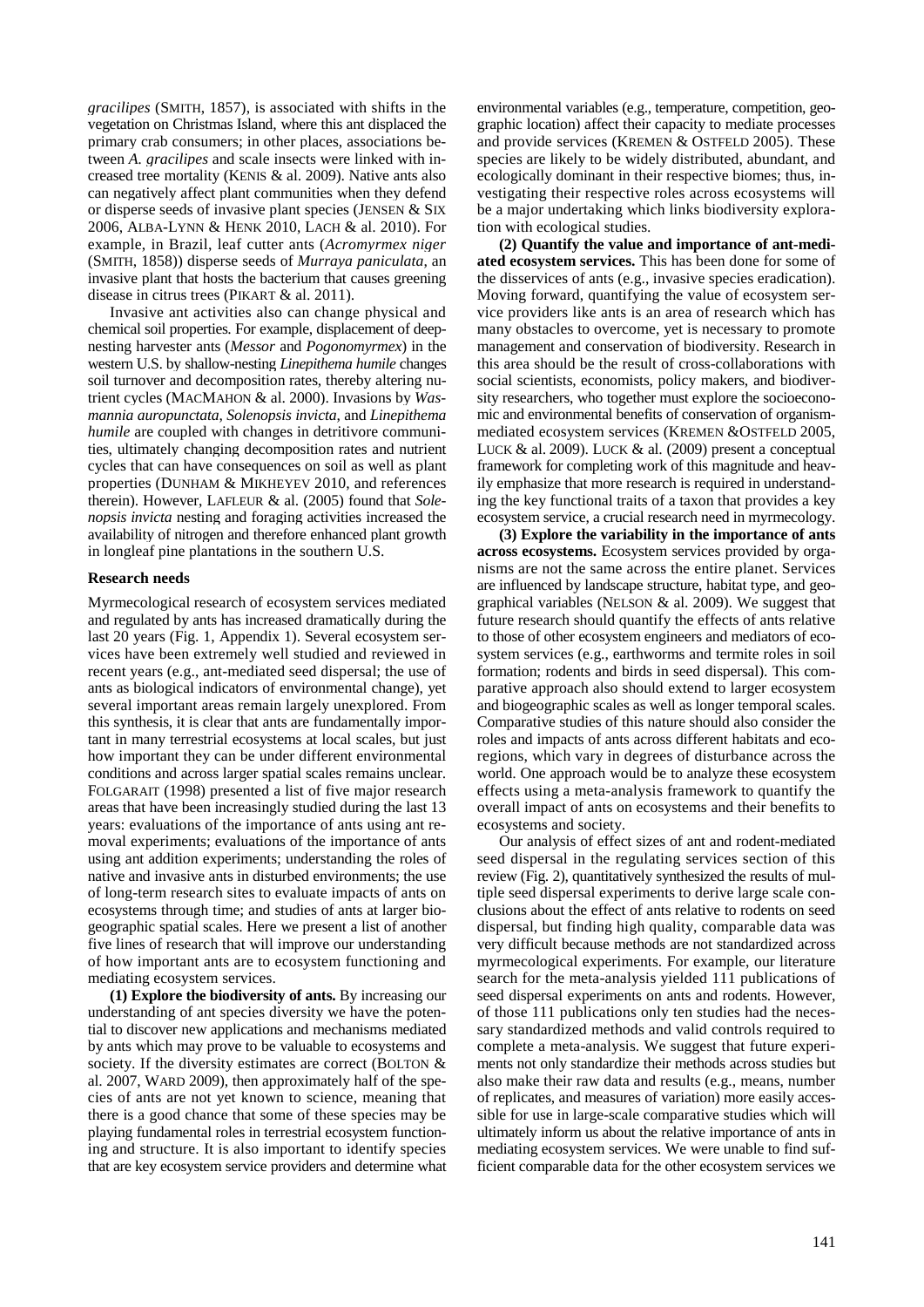reviewed to allow for additional meta-analyses, and this suggestion will also allow future researchers to identify the significance of ecosystem services thought to be provided by ants.

**(4) Explore the mechanistic basis of ants as ecosystem engineers.** Further research is needed to determine the mechanistic basis for ant functional contributions to ecosystem processes. It is widely recognized that ants alter ecosystem processes in important ways, but there are few studies that quantitatively evaluate these contributions. Ant species exclusion, removal, addition, and long-term experiments are parts of the framework suggested by FOLGA-RAIT (1998). Using this framework would be especially helpful for exploring questions about supporting and regulating services provided by ants. It is also important to understand how ants influence ecosystem processes and functions in light of management for future environmental conditions. Here we suggest that combining the experimental framework proposed by FOLGARAIT (1998) with experimental manipulations of predicted environmental change using standardized methods will yield informative predictions of how ant mediated ecosystem processes may respond to a changing planet.

**(5) Quantify the influence of anthropogenic climate change and land use change on provisioning, regulating, and supporting ecosystem services and disservices of ants.** Ecosystem services and disservices provided by ants are likely to be impacted by anthropogenic alterations of the environment. In response to these changes, ant diversity and abundances, including those of invasive species, are likely to change as the environment changes, which ultimately can result in changes to the ecosystem services mediated by ants and the organisms they interact with. We propose that future research should make use of modeling approaches parameterized by field experiments to predict how ant-mediated services and processes will respond in a changing planet.

## **Discussion and conclusion**

"Ants are everywhere, but only occasionally noticed. They run much of the terrestrial world as premier soil turners, channelers of energy and dominatrices of the insect fauna – yet receive only passing attention in text books on ecology." (HÖLLDOBLER & WILSON 1990).

A growing body of literature continues to suggest that ants are amongst "the little things that run the world" (WIL-SON 1987). Ants provide important ecosystem services that promote human well-being and can be categorized using the MA framework (i.e., provisioning, regulating, cultural and supporting ecosystem services) and new frameworks that distinguish between services and processes mediated by ants (e.g., MACE & al. 2012). Ants are culturally valued, can be managed to become important nutritional resources, and have the potential to provide important fibers and biochemical compounds to be used in pharmaceutical products. Ants are important regulators of plant and animal community structure and act as biological control agents in major agroecosystems across the world. Ants also play important roles in supporting ecosystem processes, which include nutrient and carbon cycling, soil movement and formation and decomposition of organic matter, and the use of ants as biological indicators of environmental change. HÖLLDOBLER & WILSON (1990) recognized the importance of ants in terrestrial ecosystems and the value of the conservation of these keystone invertebrates is exemplified many times by WILSON (1987). Our review has shown that both our understanding of the roles of ants in ecosystems and the list of benefits to society that ants can provide continue to grow.

Yet ants also deliver disservices that have consequences on the functioning of ecosystems and human well-being. Ants are nuisance pests when they enter and damage humanmodified landscapes. As stinging insects, ants also can affect human health. Invasive ants or ants that are introduced into new areas can have adverse effects on humans, livestock, and native fauna, causing changes in biodiversity and a variety of regulating and supporting services, such as plant productivity and nutrient cycling. Altogether, these disservices have cost many billions of (US) dollars every year. Less frequently, invasive ants provide positive ecosystem services such as soil turnover and control of plant pests, but the net effects of invasive ants have not yet been quantified.

On our changing planet, the importance of invertebratemediated ecosystem services cannot be underappreciated. Ants are a highly diverse group of insects that provide or mediate many important ecosystem services. The services mediated and provided by ants across the planet are likely to be affected by increasing anthropogenic impacts, whether it be land-use or climate change, environmental degradation or the mismanagement of natural resources. Our review highlights fields of research that will improve our understanding of ant-mediated ecosystem services as interpreted by the MA. We conclude that conservation efforts for "the little things that run the world" should be a center of research focus as promoted by WILSON (1987) and we suggest that by increasing our research efforts in the areas highlighted in this synthesis, society and ecosystems can continue to maximize and understand the benefits provided by the rich biodiversity of ants.

## **Acknowledgements**

The authors thank Aaron Ellison, Aimee Classen, and Nathan Sanders, Jens Dauber, Stacy Philpott and an anonymous reviewer for comments on the manuscript. We thank Mariano Rodriguez-Cabal for his advice on the quantitative synthesis aspects of this manuscript. We also thank the editors of Myrmecological News for inviting us to write this review paper. IDT was supported by the NSF GRFP, RRR was supported by the UTK-ORNL CIRE program, and SP was supported by DOE grant DE-FG02-08ER64510.

#### **References**

- ALBA-LYNN, C. & HENK, S. 2010: Potential for ants and vertebrate predators to shape seed-dispersal dynamics of the invasive thistles *Cirsium arvense* and *Carduus nutans* in their introduced range (North America). – Plant Ecology 210: 291-301.
- ANDERSEN, A.N. & MAJER, J.D. 2004: Ants show the way Down Under: invertebrates as bioindicators in land management. – Frontiers in Ecology and the Environment 2: 291-298.
- ANDERSEN, A.N. & PATEL, A.D. 1994: Meat ants as dominant members of Australian ant communities: an experimental test of their influence on the foraging success and forager abundance of other species. – Oecologia 98: 15-24.
- ARAUJO, Y. & BESERRA, P. 2007: Diversity of invertebrates consumed by the Yanomami and Yekuana communities from the Alto Orinoco, Venezuela. – Interciencia 32: 318-323.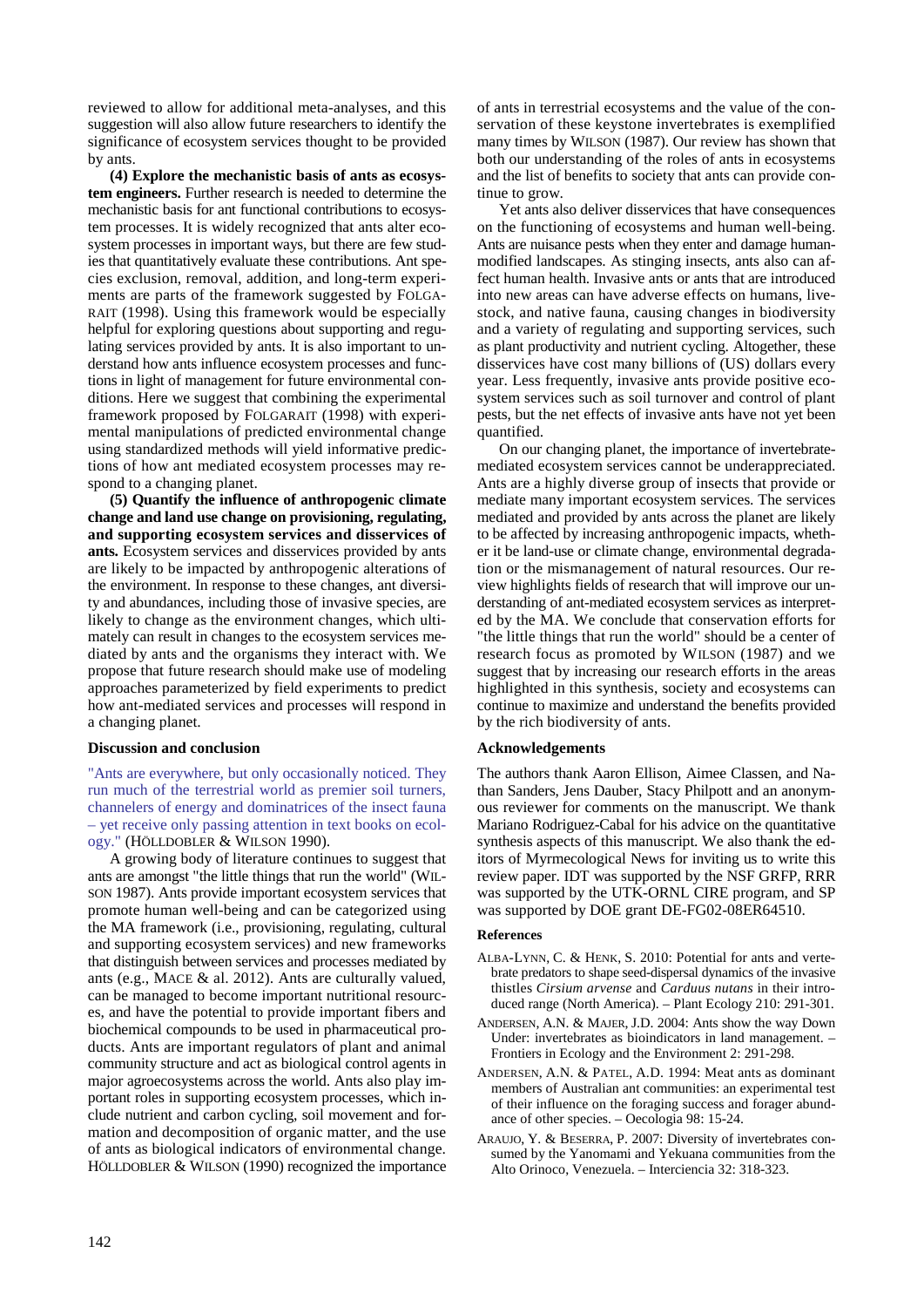- BEATTIE, A.J. 1985: The evolutionary ecology of ant-plant mutualisms.  $1<sup>st</sup>$  edition. – Cambridge University Press, Cambridge, UK, 196 pp.
- BEATTIE, A.J., TURNBULL, C., HOUGH, T., JOBSON, S. & KNOX, R.B. 1985: The vulnerability of pollen and fungal spores to ant secretions: evidence and some evolutionary implications. – American Journal of Botany 72: 606-614.
- BENDER, M.R. & WOOD, C.W. 2003: Influence of red imported fire ants on greenhouse gas emissions from a piedmont plateau pasture. – Communications in Soil Science and Plant Analysis 34: 1873-1889.
- BOLTON, B., ALPERT, G., WARD, P.S. & NASKRECKI, P. 2007: Bolton's catalogue of ants of the world.  $1<sup>st</sup>$  edition. – Harvard University Press, Cambridge, MA, CD ROM.
- BOTELHO, J.B. & WEIGEL, V. 2011: The Satere-Mawe community of Y'Apyrehyt: ritual and health on the urban outskirts of Manaus. – Historia Ciencias Saude-Manguinhos 18: 723-744.
- BOULTON, A.M. & AMBERMAN, K.D. 2006: How ant nests increase soil biota richness and abundance: a field experiment. – Biodiversity and Conservation 15: 69-82.
- BRADY, S.G., SCHULTZ, T.R., FISHER, B.L. & WARD, P.S. 2006: Evaluating alternative hypotheses for the early evolution and diversification of ants. – Proceedings of the National Academy of Sciences of the United States of America 103: 18172-18177.
- BROWN, M.J.F. & HUMAN, K.G. 1997: Effects of harvester ants on plant species distribution and abundance in a serpentine grassland. – Oecologia 112: 237-243.
- BROWN, S.G.A., HAAS, M.A., BLACK, J.A., PARAMESWARAN, A., WOODS, G.M. & HEDDLE, R.J. 2004: In vitro testing to diagnose venom allergy and monitor immunotherapy: a placebocontrolled, crossover trial. – Clinical and Experimental Allergy 34: 792-800.
- BROWN, S.G.A., WIESE, M.D., BLACKMAN, K.E. & HEDDLE, R.J. 2003: Ant venom immunotherapy: a double-blind, placebocontrolled, crossover trial. – The Lancet 361: 1001-1006.
- CAPINERA, J.L. 1993: Insects in art and religion: the American southwest. – American Entomologist 39: 221-230.
- CHAN, K.M.A., SHAW, M.R., CAMERON, D.R., UNDERWOOD, E.C. & DAILY, G.C. 2006: Conservation planning for ecosystem services. – Public Library of Science Biology 4: e379.
- CHAPMAN, R.E. & BOURKE, A.F.G. 2001: The influence of sociality on the conservation biology of social insects. – Ecology Letters 4: 650-662.
- CHERRY, R.H. 1993: Insects in the mythology of native Americans. – American Entomologist 39: 16-22.
- CHRISTIAN, C.E. & STANTON, M.L. 2004: Cryptic consequences of a dispersal mutualism: Seed burial, elaiosome removal, and seed-bank dynamics. – Ecology 85: 1101-1110.
- CRIST, T.O. 2009: Biodiversity, species interactions, and functional roles of ants (Hymenoptera: Formicidae) in fragmented landscapes: a review. – Myrmecological News 12: 3-13.
- CROZIER, R.H., NEWEY, P.S., SCHLÜNS, E.A. & ROBSON, S.K.A. 2010: A masterpiece of evolution: *Oecophylla* weaver ants (Hymenoptera: Formicidae). – Myrmecological News 13: 57-71.
- CURRIE, C.R., MUELLER, U.G. & MALLOCH, D. 1999a: The agricultural pathology of ant fungus gardens. – Proceedings of the National Academy of Sciences of the United States of America 96: 7998-8002.
- CURRIE, C.R., SCOTT, J.A., SUMMERBELL, R.C. & MALLOCH, D. 1999b: Fungus-growing ants use antibiotic-producing bacteria to control garden parasites. – Nature 398: 701-704.
- DEFOLIART, G.R. 1997: An overview of the role of edible insects in preserving biodiversity. – Ecology of Food and Nutrition 36: 109-132.
- DEFOLIART, G.R. 1999: Insects as food: why the Western attitude is important. – Annual Review of Entomology 44: 21-50.
- DEFOSSEZ, E., DJIÉTO-LORDON, C., MCKEY, D., SELOSSE, M.-A. & BLATRIX, R. 2011: Plant-ants feed their host plant, but above all a fungal symbiont to recycle nitrogen. – Proceedings of the Royal Society B-Biological Sciences 278: 1419-1426.
- DEL TORO, I., FLOYD, K., GARDEA-TORRESDEY, J. & BORROK, D. 2010: Heavy metal distribution and bioaccumulation in Chihuahuan Desert Rough Harvester ant (*Pogonomyrmex rugosus*) populations. – Environmental Pollution 158: 1281-1287.
- DOMISCH, T., FINER, L. & JURGENSEN, M.F. 2005: Red wood ant mound densities in managed boreal forests. – Annales Zoologici Fennici 42: 277-282.
- DOMISCH, T., FINER, L., OHASHI, M., RISCH, A.C., SUNDSTROM, L., NIEMELÄ, P. & JURGENSEN, M.F. 2006: Contribution of red wood ant mounds to forest floor  $CO<sub>2</sub>$  efflux in boreal coniferous forests. – Soil Biology & Biochemistry 38: 2425- 2433.
- DONOSO, D.A., JOHNSTON, M.K. & KASPARI, M. 2010: Trees as templates for tropical litter arthropod diversity. – Oecologia 164: 201-211.
- DOSSEY, A.T. 2010: Insects and their chemical weaponry: new potential for drug discovery. – Natural Product Reports 27: 1737-1757.
- DUFOUR, D.L. 1987: Insects as food: a case study from the Northwest Amazon. – American Anthropologist 89: 383-397.
- DUNHAM, A.E. & MIKHEYEV, A.S. 2010: Influence of an invasive ant on grazing and detrital communities and nutrient fluxes in a tropical forest. – Diversity and Distributions 16: 33-42.
- DUPLANTIER, J.E., FREEMAN, T.M., BAHNA, S.L., GOOD, R.A. & SHER, M.R. 1998: Successful rush immunotherapy for anaphylaxis to imported fire ants. – Journal of Allergy and Clinical Immunology 101: 855-856.
- ELLISON, A.M. 2012: Out of Oz: opportunities and challenges for using ants (Hymenoptera: Formicidae) as biological indicators in north-temperate cold biomes. – Myrmecological News 17: 105-119.
- ELLISON, A.M., BARKER-PLOTKIN, A.A., FOSTER, D.R. & ORWIG, D.A. 2010: Experimentally testing the role of foundation species in forests: the Harvard Forest Hemlock Removal Experiment. – Methods in Ecology and Evolution 1: 168-179.
- ESPARZA-FRAUSTO, G., MACIAS-RODRIGUEZ, F.J., MARTINEZ-SALVADOR, M., JIMENEZ-GUEVARA, M.A. & MENDEZ-GALLE-GOS, S.D.J. 2008: Edible insects associated to wild agave comunities in the ejido Tolosa, pinos, Zacatecas, Mexico. – Agrociencia 42: 243-252.
- EUBANKS, M.D. 2001: Estimates of the direct and indirect effects of red imported fire ants on biological control in field crops. – Biological Control 21: 35-43.
- FOLGARAIT, P.J. 1998: Ant biodiversity and its relationship to ecosystem functioning: a review. – Biodiversity and Conservation 7: 1221-1244.
- FROUZ, J. & JILKOVA, V. 2008: The effect of ants on soil properties and processes (Hymenoptera: Formicidae). – Myrmecological News 11: 191-199.
- FROUZ, J., KALCIK, J. & CUDLIN, P. 2005: Accumulation of phosphorus in nests of red wood ants *Formica* s. str. – Annales Zoologici Fennici 42: 269-275.
- FROUZ, J., SANTRUCKOVA, H. & KALCIK, J. 1997: The effect of wood ants (*Formica polyctena* FOERST.) on the transformation of phosphorus in a spruce plantation. – Pedobiologia 41: 437-447.
- GALEN, C. & BUTCHART, B. 2003: Ants in your plants: effects of nectar-thieves on pollen fertility and seed-siring capacity in the alpine wildflower, *Polemonium viscosum*. – Oikos 101: 521-528.
- GILADI, I. 2006: Choosing benefits or partners: a review of the evidence for the evolution of myrmecochory. – Oikos 112: 481-492.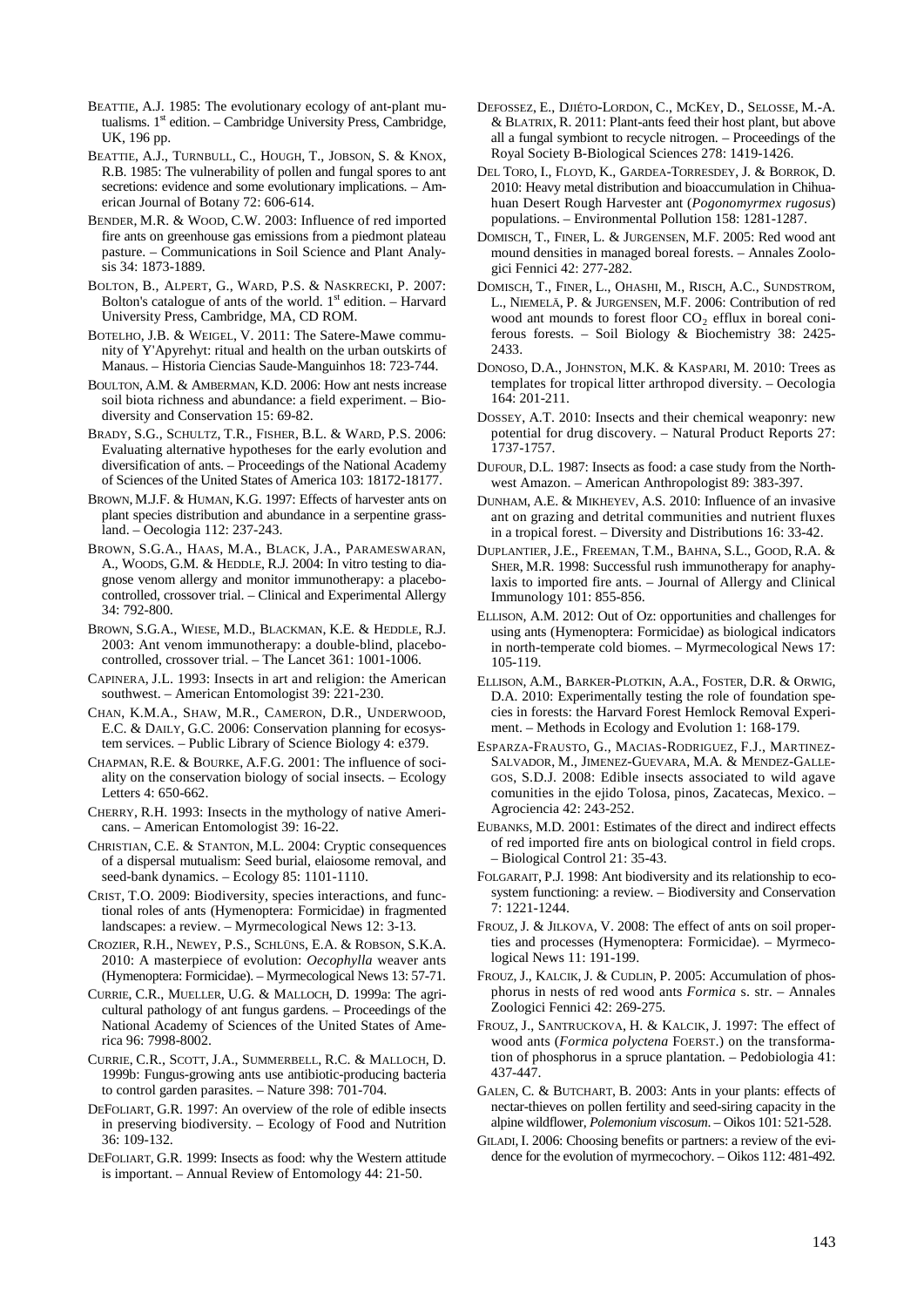- GINZBURG, O., WHITFORD, W.G. & STEINBERGER, Y. 2008: Effects of harvester ant (*Messor* spp.) activity on soil properties and microbial communities in a Negev Desert ecosystem. – Biology and Fertility of Soils 45: 165-173.
- GISP 2012: Global Invasive Species Database. <http://www. issg.org/database>, retrieved on 13 January 2012.
- GOLICHENKOV, M.V., NEIMATOV, A.L. & KIRYUSHIN, A.V. 2009: Microbiological activity of soils populated by *Lasius niger* ants. – Eurasian Soil Science 42: 788-792.
- GREENBERG, L., RUST, M.K., KLOTZ, J.H., HAVER, D., KABA-SHIMA, J.N., BONDARENKO, S. & GAN, J. 2010: Impact of ant control technologies on insecticide runoff and efficacy. – Pest Management Science 66: 980-987.
- GUÉNARD, B. & DUNN, R.R. 2010: A new (old), invasive ant in the Hardwood Forests of eastern North America and its potentially widespread impacts. – Public Library of Science ONE 5: e11614.
- HALAJ, J., ROSS, D.W. & MOLDENKE, A.R. 1997: Negative effects of ant foraging on spiders in Douglas-fir canopies. – Oecologia 109: 313-322.
- HARPER, L.H. 1989: The presistance of ant-following birds in small Amazonian forest fragments. – Acta Amazonica 19: 249-263.
- HAWES, C., STEWART, A.J.A. & EVANS, H.F. 2002: The impact of wood ants (*Formica rufa*) on the distribution and abundance of ground beetles (Coleoptera: Carabidae) in a Scots pine plantation. – Oecologia 131: 612-619.
- HICKMAN, J.C. 1974: Pollination by ants: low-energy. Science 184: 1290-1292.
- HÖLLDOBLER, B. & WILSON, E.O. 1990: The ants. 1<sup>st</sup> edition. -Harvard University Press, Cambridge, MA, 732 pp.
- HOLWAY, D.A., LACH, L., SUAREZ, A.V., TSUTSUI, N.D. & CASE, T.J. 2002: The causes and consequences of ant invasions. – Annual Review of Ecology and Systematics 33: 181-233.
- HUNTER, M.D., ADL, S., PRINGLE, C.M. & COLEMAN, D.C. 2003: Relative effects of macro invertebrates and habitat on the chemistry of litter during decomposition. – Pedobiologia 47: 101-115.
- JENSEN, J.M. & SIX, D.L. 2006: Myrmecochory of the exotic plant, *Centaurea maculosa*: a potential mechanism enhancing invasiveness. – Environmental Entomology 35: 326-331.
- JOUQUET, P., DAUBER, J., LAGERLOF, J., LAVELLE, P. & LEPAGE, M. 2006: Soil invertebrates as ecosystem engineers: Intended and accidental effects on soil and feedback loops. – Applied Soil Ecology 32: 153-164.
- JURGENSEN, M.F., FINÉR, L., DOMISCH, T., KILPELÄINEN, J., PUNTTILA, P., OHASHI, M., NIEMELÄ, P., SUNDSTRÖM, L., NEU-VONEN, S. & RISCH, A.C. 2008: Organic mound-building ants: their impact on soil properties in temperate and boreal forests. – Journal of Applied Entomology 132: 266-275.
- KASPARI, M., CHANG, C. &WEAVER, J. 2010: Salted roads and sodium limitation in a northern forest ant community. – Ecological Entomology 35: 543-548.
- KASPARI, M., POWELL, S., LATTKE,J. & O'DONNELL, S. 2011: Predation and patchiness in the tropical litter: Do swarm-raiding army ants skim the cream or drain the bottle? – Journal of Animal Ecology 80: 818-823.
- KASPARI, M. & YANOVIAK, S.P. 2009: Biogeochemistry and the structure of tropical brown food webs. – Ecology 90: 3342-3351.
- KENIS, M., AUGER-ROZENBERG, M.A., ROQUES, A., TIMMS, L., PERE, C., COCK, M., SETTELE, J., AUGUSTIN, S. & LOPEZ-VAAMONDE, C. 2009: Ecological effects of invasive alien insects. – Biological Invasions 11: 21-45.
- KENNE, M., SCHATZ, B., DURAND, J.L. & DEJEAN, A. 2000: Hunting strategy of a generalist ant species proposed as a biological control agent against termites. – Entomologia Experimentalis et Applicata 94: 31-40.
- KILPELAINEN, J., FINER, L., NIEMELÄ, P., DOMISCH, T., NEU-VONEN, S., OHASHI, M., RISCH, A.C. & SUNDSTROM, L. 2007: Carbon, nitrogen and phosphorus dynamics of ant mounds (*Formica rufa* group) in managed boreal forests of different successional stages. – Applied Soil Ecology 36: 156-163.
- KLOTZ, J.H., MANGOLD, J.R., VAIL, K.M., DAVIS, L.R. & PAT-TERSON, R.S. 1995: A survey of the urban pest ants (Hymenoptera, Formicidae) of peninsular Florida. – Florida Entomologist 78: 109-118.
- KREMEN, C. & OSTFELD, R.S. 2005: A call to ecologists: measuring, analyzing, and managing ecosystem services. – Frontiers in Ecology and the Environment 3: 540-548.
- KRISTIANSEN, S.M. & AMELUNG, W. 2001: Abandoned anthills of *Formica polyctena* and soil heterogeneity in a temperate deciduous forest: morphology and organic matter composition. – European Journal of Soil Science 52: 355-363.
- LACH, L., TILLBERG, C.V. & SUAREZ, A.V. 2010: Contrasting effects of an invasive ant on a native and an invasive plant. – Biological Invasions 12: 3123-3133.
- LAFLEUR, B., HOOPER-BUI, L.M., MUMMA, E.P. & GEAGHAN, J.P. 2005: Soil fertility and plant growth in soils from pine forests and plantations: effect of invasive red imported fire ants *Solenopsis invicta* (BUREN). – Pedobiologia 49: 415-423.
- LAVELLE, P., BIGNELL, D., LEPAGE, M., WOLTERS, V., ROGER, P., INESON, P., HEAL, O.W. & DHILLION, S. 1997: Soil function in a changing world: the role of invertebrate ecosystem engineers. – European Journal of Soil Biology 33: 159-193.
- LAVELLE, P., DECAENS, T., AUBERT, M., BAROT, S., BLOUIN, M., BUREAU, F., MARGERIE, P., MORA, P. & ROSSI, J.P. 2006: Soil invertebrates and ecosystem services. – European Journal of Soil Biology 42: S3-S15.
- LENGYEL, S., GOVE, A.D., LATIMER, A.M., MAJER, J.D. & DUNN, R.R. 2010: Convergent evolution of seed dispersal by ants, and phylogeny and biogeography in flowering plants: a global survey. – Perspectives in Plant Ecology, Evolution and Systematics 12: 43-55.
- LENOIR, L., PERSSON, T., BENGTSSON, J., WALLANDER, H. & WIRÉN, A. 2007: Bottom-up or top-down control in forest soil microcosms? Effects of soil fauna on fungal biomass and C/N mineralisation. – Biology and Fertility of Soils 43: 281-294.
- LIEBRECHT, F. 1886: Tocandyrafestes. Zeitschrift für Ethnologie 18: 350-352.
- LUCK, G.W., HARRINGTON, R., HARRISON, P.A., KREMEN, C., BERRY, P.M., BUGTER, R., DAWSON, T.R., BELLO, F.D., DÍAZ, S., FELD, C.K., HASLETT, J.R., HERING, D., KONTOGIANNI, A., LAVOREL, S., ROUNSEVELL, M., SAMWAYS, M.J., SANDIN, L., SETTELE, J., SYKES, M.T., HOVE, S.V.D., VANDEWALLE, M. & ZOBEL, M. 2009: Quantifying the contribution of organisms to the provision of ecosystem services. – BioScience 59: 223-235.
- MACE, G.M., NORRIS, K. & FITTER, A.H. 2012: Biodiversity and ecosystem services: a multilayered relationship. – Trends in Ecology & Evolution 27: 19-26.
- MACMAHON, J.A., MULL, J.F. & CRIST, T.O. 2000: Harvester ants (*Pogonomyrmex* spp.): their community and ecosystem influences. – Annual Review of Ecology and Systematics 31: 265-291.
- MAJER,J.D., ORABI, G. & BISEVAC, L. 2007: Ants (Hymenoptera: Formicidae) pass the bioindicator scorecard. – Myrmecological News 10: 69-76.
- MARIÑO-PÉREZ, R.M.-A.C. 2006: Los insectos en el Cine: un estudio preliminar. – Boletín Sociedad Entomológica Aragonesa 36: 413-421.
- MCINTYRE, N.E., RANGO, J., FAGAN, W.F. & FAETH, S.H. 2001: Ground arthropod community structure in a heterogeneous urban environment. – Landscape and Urban Planning 52: 257-274.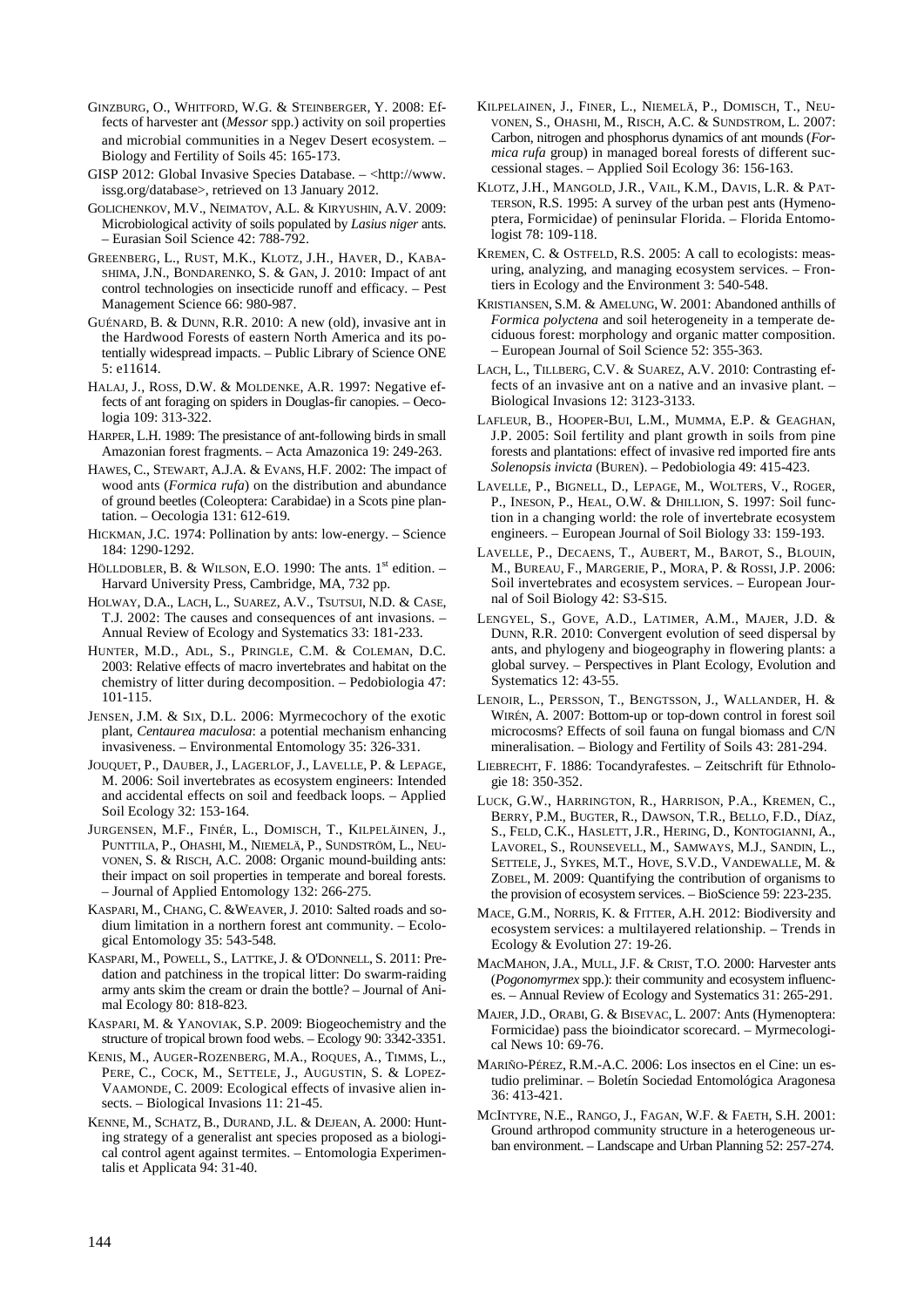- MEGIAS, A.G., SANCHEZ-PINERO, F. & HODAR, J.A. 2011: Trophic interactions in an arid ecosystem: from decomposers to toppredators. – Journal of Arid Environments 75: 1333-1341.
- MILTON, Y. & KASPARI, M. 2007: Bottom-up and top-down regulation of decomposition in a tropical forest. – Oecologia 153: 163-172.
- MOREAU, C.S., BELL, C.D., VILA, R., ARCHIBALD, S.B. & PIERCE, N.E. 2006: Phylogeny of the ants: diversification in the age of angiosperms. – Science 312: 101-104.
- MUELLER, U.G., MIKHEYEV, A.S., HONG, E., SEN, R., WARREN, D.L., SOLOMON, S.E., ISHAK, H.D., COOPER, M., MILLER, J.L., SHAFFER, K.A. & JUENGER, T.E. 2011: Evolution of coldtolerant fungal symbionts permits winter fungiculture by leafcutter ants at the northern frontier of a tropical ant-fungus symbiosis. – Proceedings of the National Academy of Sciences of the United States of America 108: 4053-4056.
- MUELLER, U.G., SCHULTZ, T.R., CURRIE, C.R., ADAMS, R.M.M. & MALLOCH, D. 2001: The origin of the attine ant-fungus mutualism. – Quarterly Review of Biology 76: 169-197.
- MYERS, J.H., SAVOIE, A. & VAN RANDEN, E. 1998: Eradication and pest management. – Annual Review of Entomology 43: 471-491.
- NELDER, M.P., PAYSEN, E.S., ZUNGOLI, P.A. & BENSON, E.P. 2006: Emergence of the introduced ant *Pachycondyla chinensis* (Formicidae : Ponerinae) as a public health threat in the southeastern United States. – Journal of Medical Entomology 43: 1094- 1098.
- NELSON, E., MENDOZA, G., REGETZ, J., POLASKY, S., TALLIS, H., CAMERON, D., CHAN, K.M.A., DAILY, G.C., GOLDSTEIN, J., KAREIVA, P.M., LONSDORF, E., NAIDOO, R., RICKETTS, T.H. & SHAW, M. 2009: Modeling multiple ecosystem services, biodiversity conservation, commodity production, and tradeoffs at landscape scales. – Frontiers in Ecology and the Environment 7: 4-11.
- NESS,J.H. & BRONSTEIN, I.L. 2004: The effects of invasive ants on prospective ant mutualists. – Biological Invasions 6: 445-461.
- NICOLAI, N., FEAGIN, R.A. & SMEINS, F.E. 2010: Spatial patterns of grass seedling recruitment imply predation and facilitation by harvester ants. – Environmental Entomology 39: 127-133.
- OHASHI, M., FINER, L., DOMISCH, T., RISCH, A.C. & JURGENSEN, M.F. 2005:  $CO<sub>2</sub>$  efflux from a red wood ant mound in a boreal forest. – Agricultural and Forest Meteorology 130: 131- 136.
- OHASHI, M., FINER, L., DOMISCH, T., RISCH, A.C., JURGENSEN, M.F. & NIEMELÄ, P. 2007: Seasonal and diurnal  $CO_2$  efflux from red wood ant (*Formica aquilonia*) mounds in boreal coniferous forests. – Soil Biology & Biochemistry 39: 1504-1511.
- OHGUSHI, T. 2008: Herbivore-induced indirect interaction webs on terrestrial plants: the importance of non-trophic, indirect, and facilitative interactions. – Entomologia Experimentalis et Applicata 128: 217-229.
- PARIS, C.I., POLO, M.G., GARBAGNOLI, C., MARTINEZ, P., DE FERRE, G.S. & FOLGARAIT, P.J. 2008: Litter decomposition and soil organisms within and outside of *Camponotus punctulatus* nests in sown pasture in Northeastern Argentina. – Applied Soil Ecology 40: 271-282.
- PARR, C.L. 2008: Dominant ants can control assemblage species richness in a South African savanna. – Journal of Animal Ecology 77: 1191-1198.
- PARR, C.L., ROBERTSON, H.G., BIGGS, H.C. & CHOWN, S.L. 2004: Response of African savanna ants to long-term fire regimes. – Journal of Applied Ecology 41: 630-642.
- PEAKALL, R. 1989: The unique pollination of *Leporella fimbriata* (Orchidaceae) – pollination by pseudocopulating male ants (*Myrmecia urens*, Formicidae). – Plant Systematics and Evolution 167: 137-148.
- PEAKIN, W.G. & JOSENS, G. 1978: Respiration and energy flow. In: BRIAN, M.V. (Ed.): Production ecology of ants and termites. – Cambridge University Press, Cambridge, UK, pp. 113-163.
- PELINI, S.L., BOUDREAU, M., MCCOY, N., ELLISON, A.M., GO-TELLI, N.J., SANDERS, N.J. & DUNN, R.R. 2011: Effects of short-term warming on low and high latitude forest ant communities. – Ecosphere 2: Art62.
- PHILPOTT, S.M. & ARMBRECHT, I. 2006: Biodiversity in tropical agroforests and the ecological role of ants and ant diversity in predatory function. – Ecological Entomology 31: 369-377.
- PIKART, T.G., SOUZA, G.K., SERRAO,J.E. & ZANUNCIO,J.C. 2011: Leafcutter ants: a small dispersal agent of the invasive plant *Murraya paniculata*. – Weed Research 51: 548-551.
- PIMENTEL, D., ZUNIGA, R. & MORRISON, D. 2005: Update on the environmental and economic costs associated with alien-invasive species in the United States. – Ecological Economics 52: 273-288.
- PIÑOL, J., ESPADALER, X. & CAÑELLAS, N. 2012: Eight years of antexclusion from citrus canopies: effects on the arthropod assemblage and on fruit yield. – Agricultural and Forest Entomology 14: 49-57.
- PIOVIA-SCOTT, J., SPILLER, D.A. & SCHOENER, T.W. 2011: Effects of experimental seaweed deposition on lizard and ant predation in an island food web. – Science 331: 461-463.
- QUINLAN, R.J. & CHERRETT,J.M. 1979: Role of fungus in the diet of the leaf-cutting ant *Atta cephalotes* (L). – Ecological Entomology 4: 151-160.
- RAKSAKANTONG, P., MEESO, N., KUBOLA, J. & SIRIAMORNPUN, S. 2010: Fatty acids and proximate composition of eight Thai edible terricolous insects. – Food Research International 43: 350-355.
- RAMOS ELORDUY,J. & RODRÍGUEZ H.B. 1977: Valor nutritivo de ciertos insectos comestibles de México y lista de algunos insectos comestibles del mundo. – Instituto Biologico del la Universidad Nacional Autonoma de Mexico Serie Zoologica 48: 165-186.
- REAGAN, T.E. 1986: Beneficial aspects of the imported fire ant: a field ecology approach. In: LOFGREN, C.S. & VANDER MEER, R.K. (Eds.): Fire ants and leaf-cutting ants. – Westview, Boulder, CO, pp. 58-71.
- REDDY, N., XU, H.L. & YANG, Y.Q. 2011: Unique natural-protein hollow-nanofiber membranes produced by weaver ants for medical applications. – Biotechnology and Bioengineering 108: 1726-1733.
- REY, P.J. & MANZANEDA, A.J. 2007: Geographical variation in the determinants of seed dispersal success of a myrmecochorous herb. – Journal of Ecology 95: 1381-1393.
- RISCH, A.C. & JURGENSEN, M.F. 2008: Ants in the soil system a hydrological, chemical and biological approach. – Journal of Applied Entomology 132: 265.
- RISCH, A.C., JURGENSEN, M.F., SCHUTZ, M. & PAGE-DUMROESE, D.S. 2005a: The contribution of red wood ants to soil C and N pools and  $CO<sub>2</sub>$  emissions in subalpine forests. – Ecology 86: 419-430.
- RISCH, A.C., SCHÜTZ, M., JURGENSEN, M.F., DOMISCH, T., OHASHI, M. & FINÉR, L. 2005b:  $CO<sub>2</sub>$  emmissions from red wood ant (*Formica rufa* group) mounds: seasonal and diurnal patterns related to air temperature. – Annales Zoologici Fennici 42: 283-290.
- RODRIGUEZ-CABAL, M.A., BARRIOS-GARCIA, M.N. & SIMBER-LOFF, D. 2009: Across island and continents, mammals are more successful invaders than birds (Reply). – Diversity and Distributions 15: 911-912.
- ROMEU-DALMAU, C., ESPADALER, X. & PIÑOL, J. 2010: A simple method to differentially exclude ants from tree canopies based on ant body size. – Methods in Ecology and Evolution 1: 188-191.